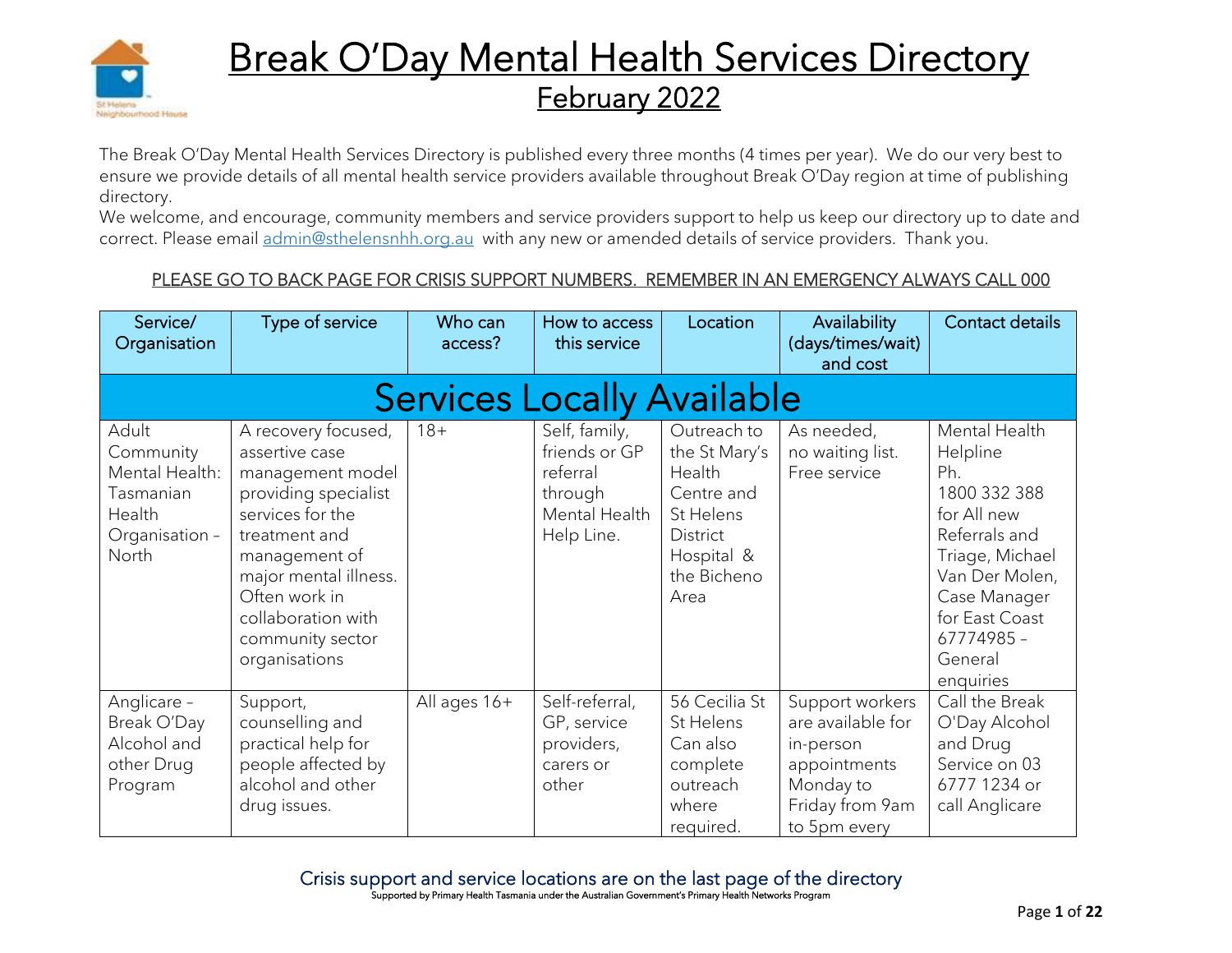| Service/                                           | Type of service                                                                                                                                                                                                                                                                                                                                                                                                     | Who can                                               | How to access                                                  | Location                                                                                                   | Availability                                                                                          | Contact details                                                    |
|----------------------------------------------------|---------------------------------------------------------------------------------------------------------------------------------------------------------------------------------------------------------------------------------------------------------------------------------------------------------------------------------------------------------------------------------------------------------------------|-------------------------------------------------------|----------------------------------------------------------------|------------------------------------------------------------------------------------------------------------|-------------------------------------------------------------------------------------------------------|--------------------------------------------------------------------|
| Organisation                                       |                                                                                                                                                                                                                                                                                                                                                                                                                     | access?                                               | this service                                                   |                                                                                                            | (days/times/wait)<br>and cost                                                                         |                                                                    |
|                                                    |                                                                                                                                                                                                                                                                                                                                                                                                                     |                                                       |                                                                | By<br>appointment<br>only.                                                                                 | fortnight.<br>Appointments<br>can be made for<br>phone<br>consultations on<br>out of office<br>weeks. | Tas on 1800 243<br>232.                                            |
| Anglicare-<br>East Coast<br>Counselling<br>Service | Provides<br>counselling, referral<br>and case<br>management<br>support to children,<br>adults, families and<br>groups in crisis. The<br>service works with<br>people with<br>disability, mental<br>health, drug and/or<br>alcohol issues,<br>people<br>experiencing family<br>violence and other<br>family tensions<br>affecting wellbeing<br>and those from<br>indigenous or<br>culturally diverse<br>backgrounds. | All ages. Must<br>live in the<br>Break O'Day<br>area. | Self or<br>professional<br>referral.                           | By<br>appointment<br>only at 56<br>Cecelia St, St<br>Helens and<br>outreach to<br>the Break<br>O'Day area. | Service available<br>5 days per week,<br>9-5, free of<br>charge.                                      | 1800 243 232<br>connectsupport<br><b>@anglicare-</b><br>tas.org.au |
| Anglicare<br>Recovery<br>Program                   | Mental Health<br>Service for people<br>overcoming mental<br>health issues.                                                                                                                                                                                                                                                                                                                                          | Aged 16 and<br>over                                   | Self-referral,<br>GP, service<br>providers,<br>carer or other. | Outreach<br>from<br>Launceston                                                                             | Monday - Friday<br>9:00am-5:00pm<br>No waiting lists.<br>Free service                                 | Free call<br>1800 243 232                                          |
| Baptcare<br>Horizons                               | Mental Health<br>Psychosocial<br>Outreach and                                                                                                                                                                                                                                                                                                                                                                       | People 18+<br>who have a<br>formal                    | Referral form<br>required to<br>be completed                   | Tasmania<br>Statewide                                                                                      | Monday to<br>Friday 9am-5pm                                                                           | Call Baptcare<br>TasConnect:<br>1800 290 666                       |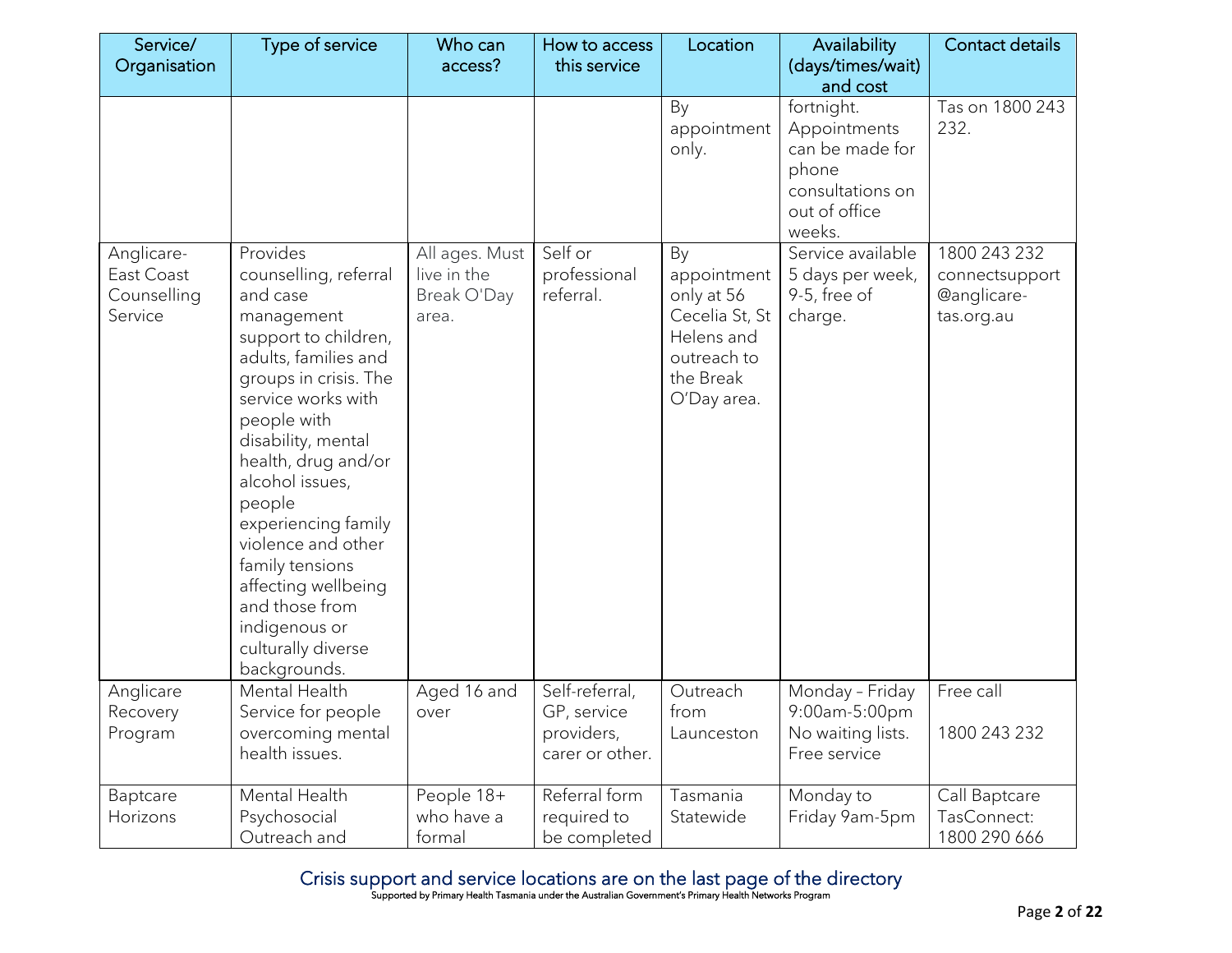| Service/<br>Organisation                                              | Type of service                                                                                                                                                                                                                                                                                                                         | Who can<br>access?                                                                                   | How to access<br>this service                                                                                        | Location  | Availability<br>(days/times/wait)                              | <b>Contact details</b>                                                   |
|-----------------------------------------------------------------------|-----------------------------------------------------------------------------------------------------------------------------------------------------------------------------------------------------------------------------------------------------------------------------------------------------------------------------------------|------------------------------------------------------------------------------------------------------|----------------------------------------------------------------------------------------------------------------------|-----------|----------------------------------------------------------------|--------------------------------------------------------------------------|
|                                                                       |                                                                                                                                                                                                                                                                                                                                         |                                                                                                      |                                                                                                                      |           | and cost                                                       |                                                                          |
|                                                                       | Group program<br>supporting people<br>to build skills,<br>strategies and<br>resources for their<br>mental health<br>recovery                                                                                                                                                                                                            | diagnosis<br>which is<br>considered<br>severe and<br>episodic.<br>Eligibility<br>criteria<br>applies | by a<br>Community<br>Services<br>worker, GP,<br>Psychologist,<br>Psychiatrist or<br>other clinical<br>service        |           |                                                                | Or email<br>horizons@baptc<br>are.org.au                                 |
| Baptcare<br>Integrated<br>Family<br>Support<br>Services /<br>Baptcare | <b>Family Support</b><br>Practitioner                                                                                                                                                                                                                                                                                                   | Families.<br>Parents with<br>children 0-<br>18years                                                  | Contact<br>Strong<br>Families, Safe<br><b>Kids Advice</b><br>and Referral<br>Line                                    | St Helens | Tuesday to<br>Friday<br>$9 - 5$ pm<br>No Cost                  | 1800 000 123                                                             |
| Baptcare<br>Mindset:<br>Foundations<br>Program                        | Foundations<br>provides an<br>outreach service for<br>people between 18-<br>64 years of age who<br>do not require 24-<br>hour support. Due<br>to the effects of their<br>illness they have<br>difficulty in daily<br>functioning;<br>frequent<br>presentations to<br>MHS; and/or<br>frequent and/or<br>lengthy inpatient<br>admissions. | Adults aged<br>18-64 who<br>are Case<br>Managed by<br>Mental Health<br>Services<br>Tasmania          | If you have a<br>Mental Health<br>Services Case<br>Manager they<br>can refer you<br>to the<br>Foundations<br>Program | Statewide | Monday-Friday<br>9:00am-5:00pm                                 | TasConnect:<br>1800 290 666<br>Mowbray<br>Baptcare Hub:<br>03 63 236 700 |
| Baptcare<br>Mindset:<br><b>TasConnect</b>                             | TasConnect is a free<br>phoneline anyone<br>can for info about<br>what mental health<br>services and                                                                                                                                                                                                                                    | Anyone!<br>Individuals,<br>family friends<br>carers, health<br>professionals                         | Free Call<br>1800 290<br>290 666                                                                                     | Statewide | Monday-Friday<br>9:00am-5:00pm<br>Excluding public<br>holidays | TasConnect:<br>1800 290 666                                              |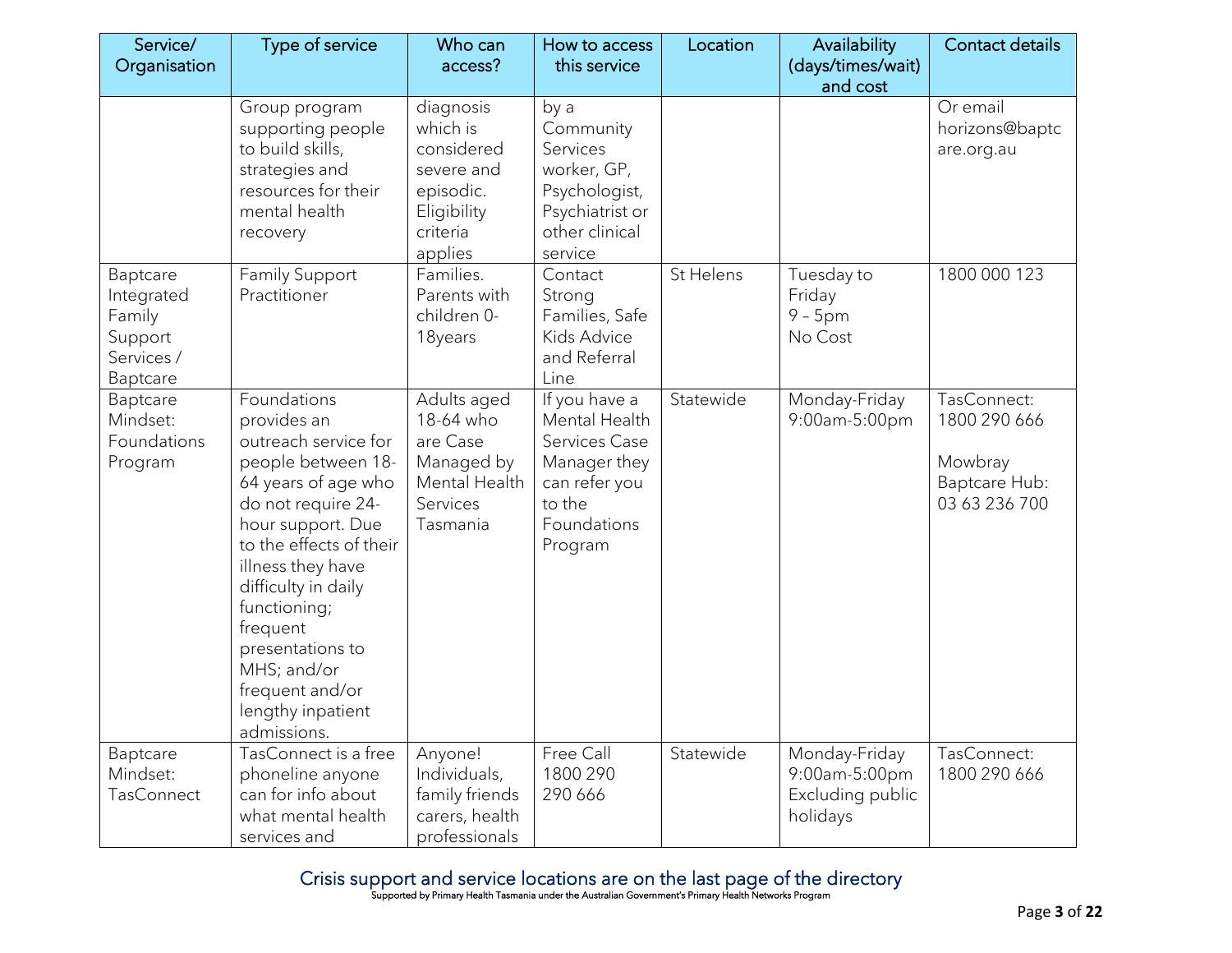| Service/<br>Organisation                    | <b>Type of service</b>                                                                                                                                                                                 | Who can<br>access?          | How to access<br>this service                                                                                     | Location                                                                                         | Availability<br>(days/times/wait)                                                                                                | Contact details                                                                                                      |
|---------------------------------------------|--------------------------------------------------------------------------------------------------------------------------------------------------------------------------------------------------------|-----------------------------|-------------------------------------------------------------------------------------------------------------------|--------------------------------------------------------------------------------------------------|----------------------------------------------------------------------------------------------------------------------------------|----------------------------------------------------------------------------------------------------------------------|
|                                             |                                                                                                                                                                                                        |                             |                                                                                                                   |                                                                                                  | and cost                                                                                                                         |                                                                                                                      |
|                                             | programs they can<br>access in their area.<br>We can also refer<br>people to a Flourish<br>peer worker to get<br>support applying for<br>the NDIS when the<br>application is based<br>on mental health | and<br>community<br>workers |                                                                                                                   |                                                                                                  | Please note we<br>are not a crisis or<br>counselling<br>service.                                                                 |                                                                                                                      |
| Bel<br>Masterman,<br>The Brain<br>Coach     | Trauma and Anxiety<br>Counsellor -<br>counselling, EMDR,<br>hypnotherapy,<br>mindfulness<br>therapy, stress<br>management and<br>peak performance.                                                     | Anyone                      | By<br>appointment,<br>no referral<br>needed.                                                                      | Hub 4<br>health, 5<br>Portland Ct,<br>St Helens                                                  | 9.30-2pm<br>Wednesdays &<br>Thursdays<br>\$95/session                                                                            | Email:<br>hi@thebraincoac<br>h.com.au<br>Website:<br>thebraincoach.c<br>om.au                                        |
| Catholic Care<br>(Peter Ross)               | Counselling, well -<br>being, mental<br>health, relationships,<br>etc.                                                                                                                                 | Ages 15 and<br>over         | Self-referral,<br>GP, service<br>providers,<br>carers or<br>other                                                 | St Helens<br>Neighbour-<br>hood House<br>25<br>Circassian<br>Street, St<br>Helens 7216           | Fortnightly<br>Wednesday and<br>Thursday - St<br>Helens<br>Neighbourhood<br>House<br>Waiting time<br>max 2 weeks<br>Free service | PH.1800 819<br>447<br>Ph.<br>63320600<br>Fax:<br>63320699<br>Email:<br>catholiccare.lau<br>nceston@aohtas<br>.org.au |
| Community<br><b>Health Social</b><br>Worker | Community Health<br>Social Work. Grief<br>and loss,<br>bereavement.<br>Loneliness and<br>social isolation. Life<br>changes. Elder<br>abuse. Emotional                                                  | 18 years and<br>over        | Self-referral,<br>GP, service<br>providers,<br>carers or<br>other. Person<br>must give<br>consent to<br>referral. | St Helens<br>District<br>Hospital and<br>St Marys<br>Community<br>Health<br>Centre<br>(Hospital) | Mon, Tuesday<br>and alternate<br>Wednesdays<br>@St Helens, alt<br>Wednesday,<br>Thursday &<br>Friday @ St<br>Marys               | St Helens - 6387<br>5570<br>St Marys - 6387<br>5555                                                                  |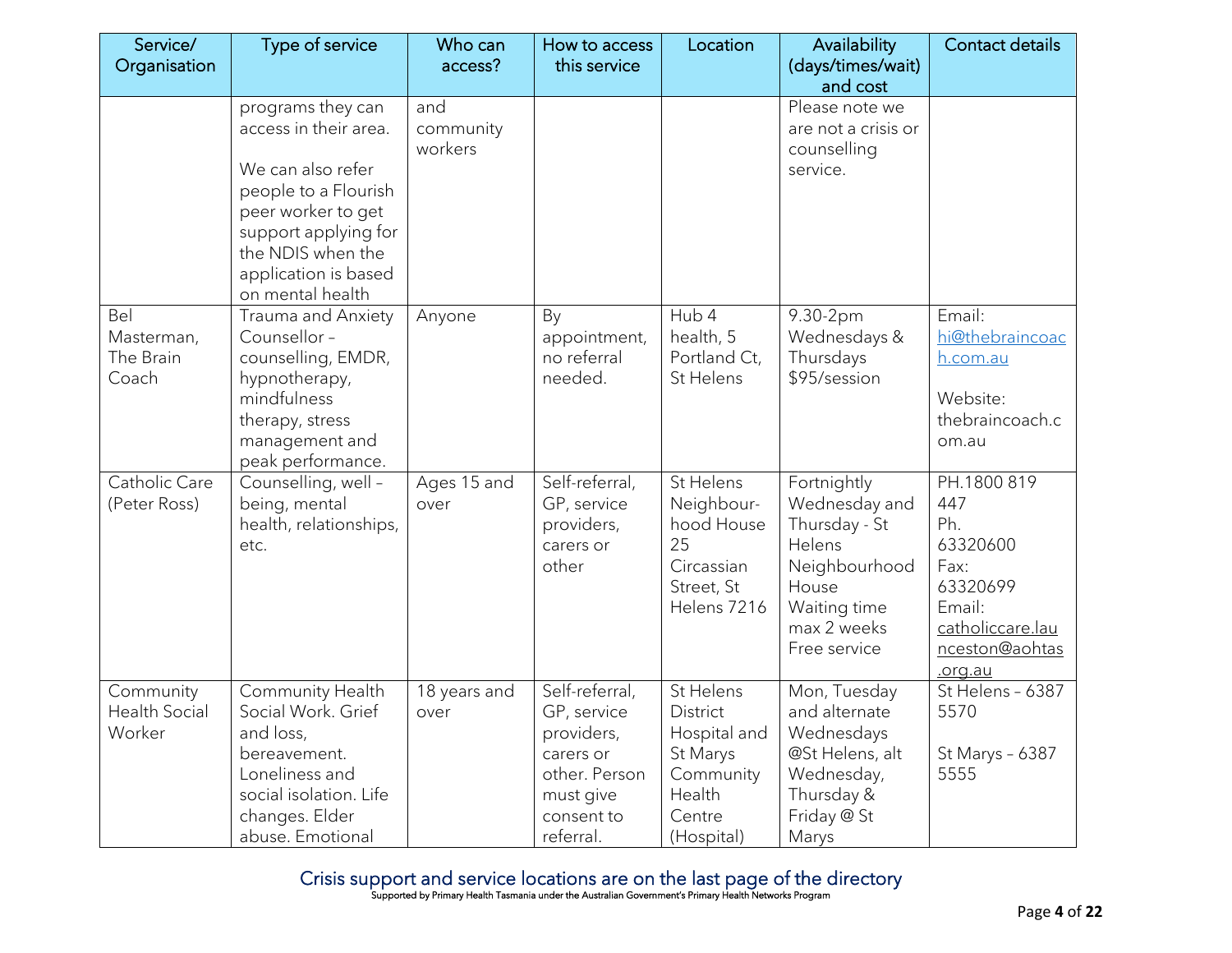| Service/<br>Organisation                                                          | Type of service                                                                                                                                                | Who can<br>access?                                    | How to access<br>this service                                     | Location                                                                                | Availability<br>(days/times/wait)<br>and cost                                                                                                                                                                             | Contact details                                                            |
|-----------------------------------------------------------------------------------|----------------------------------------------------------------------------------------------------------------------------------------------------------------|-------------------------------------------------------|-------------------------------------------------------------------|-----------------------------------------------------------------------------------------|---------------------------------------------------------------------------------------------------------------------------------------------------------------------------------------------------------------------------|----------------------------------------------------------------------------|
|                                                                                   | trauma recovery.<br>Chronic health<br>conditions, pain self-<br>management<br>coaching and<br>education.<br>Advocacy and<br>referrals to services<br>Groupwork |                                                       |                                                                   |                                                                                         | 8:30am-5:pm<br>Free service                                                                                                                                                                                               |                                                                            |
| Counselling<br>and<br>Consulting<br>Services<br>Tasmania<br>(Leanne<br>McMurtrie) | Individual<br>counselling and<br>couples counselling<br>(St Helens)                                                                                            | All ages,<br>including<br>children and<br>adolescents | Self-referral,<br>GP, service<br>providers,<br>carers or<br>other | Break O'Day<br>Council<br>Community<br>Hub<br>5 Portland<br>Court,<br>St Helens<br>7216 | Twice weekly<br>$8.30am -$<br>6.00pm<br>Every<br>Wednesday and<br>alternating Mon,<br>Tues, Fri<br>Fee for service,<br>\$85.00 per<br>session                                                                             | Leanne<br>McMurtrie<br>Ph:0419175948<br>Email:<br>leanne@ccstas.c<br>om.au |
| Counselling<br>and<br>Therapeutic<br>Services<br>(Samanthia<br>Wild)              | Counselling and<br>therapeutic services                                                                                                                        | All ages                                              | Self-referral,<br>GP, Service<br>Providers,<br>Carers or<br>other | <b>Unit 2/1</b><br>Bowen<br>Street,<br>St Helens                                        | Fortnightly at St<br>Helens. Monday<br>afternoons<br>12pm - 8pm and<br>Tuesday 8am-<br>1pm. If referred<br>with Mental<br>Health Care Plan<br>then bulk billing<br>to Medicare can<br>be arranged.<br>Private client fee. | Samanthia Wild<br>0438468640<br>Samanthiaw.@<br>outlook.com                |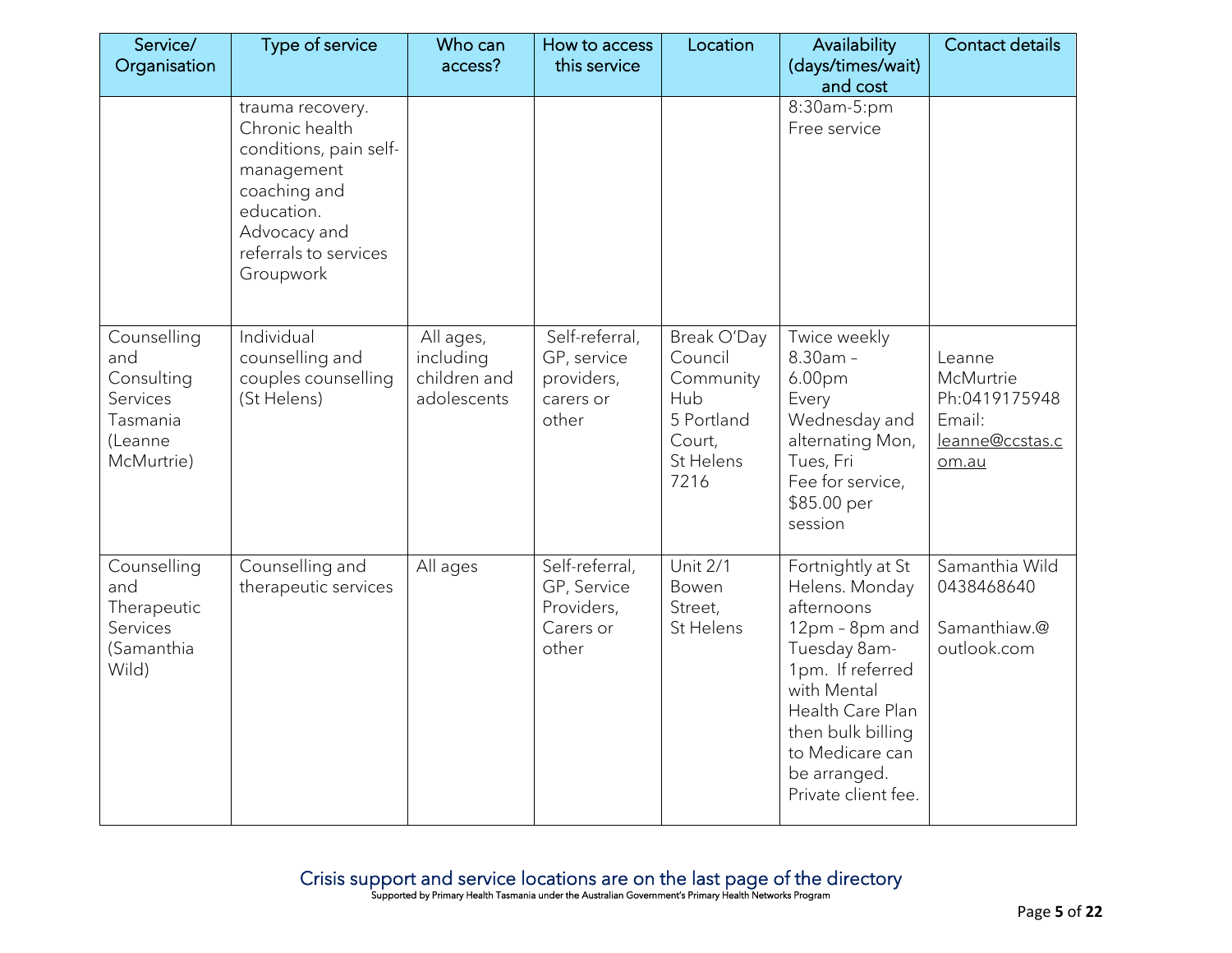| Service/<br>Organisation                                                                                                        | Type of service                                                                                                                                                                                        | Who can<br>access?                                    | How to access<br>this service                                                                                        | Location                                                                                                         | Availability<br>(days/times/wait)                                                                                                                      | <b>Contact details</b>                                                                                                                                              |
|---------------------------------------------------------------------------------------------------------------------------------|--------------------------------------------------------------------------------------------------------------------------------------------------------------------------------------------------------|-------------------------------------------------------|----------------------------------------------------------------------------------------------------------------------|------------------------------------------------------------------------------------------------------------------|--------------------------------------------------------------------------------------------------------------------------------------------------------|---------------------------------------------------------------------------------------------------------------------------------------------------------------------|
|                                                                                                                                 |                                                                                                                                                                                                        |                                                       |                                                                                                                      |                                                                                                                  | and cost                                                                                                                                               |                                                                                                                                                                     |
| The Crawley<br>Clinic                                                                                                           | Providing<br>psychological<br>services to rural<br>Tasmanian<br>communities                                                                                                                            | All ages                                              | Referral by GP<br>with a Better<br>Access<br>Mental Health<br>Care Plan or<br>Mental Health<br>Care Plan<br>included | Launceston<br>George<br>Town<br>Scottsdale<br>St Helens<br>St Marys<br>Triabunna<br>Bicheno<br>Fingal<br>Swansea | Various clinicians<br>visiting locations<br>weekly or<br>fortnightly                                                                                   | Launceston<br>Office Ph:<br>(03)63310577<br>Fax:<br>0362511561<br>Email:<br>launceston@tes<br>scrawley.com.a<br>$\mathsf{u}$<br>Web:<br>thecrawleyclini<br>c.com.au |
| Financial<br>Counselling<br>(Outreach)                                                                                          | Free, independent<br>and confidential<br>support than can<br>help you organise<br>your budget,<br>suggest ways to<br>manage your debt,<br>negotiate with<br>creditors and<br>understand<br>bankruptcy. | Anyone                                                | Self-referral<br>via the<br>National Debt<br>Helpline                                                                | Outreach to<br>the East<br>Coast                                                                                 | Financial<br>counsellors are<br>available<br>Monday to<br>Friday from 9am<br>to 5pm.                                                                   | Call the National<br>Debt Helpline<br>on 1800 007<br>007.                                                                                                           |
| <b>Fingal Valley</b><br>Neighbourho<br>od House/<br>Counselling &<br>Consulting<br>Services<br>Tasmania<br>(Leanne<br>McMurtrie | Individual<br>counselling and<br>couples counselling<br>(St Marys & Fingal)                                                                                                                            | All ages,<br>including<br>children and<br>adolescents | Self-referral,<br>GP, service<br>providers,<br>carers or<br>other                                                    | St Marys<br>Outreach<br>office. 23A<br>Main Road,<br>rear of the<br>Town Hall                                    | Monthly on<br>Thursdays<br>Subsidised<br>service, fee free<br>if required<br>Monthly on<br>Thursdays<br>Subsidised<br>service, fee free<br>if required | Ph:<br>Leanne<br>McMurtrie<br>0419175948<br>Email:<br>leanne@ccstas.c<br>om.au                                                                                      |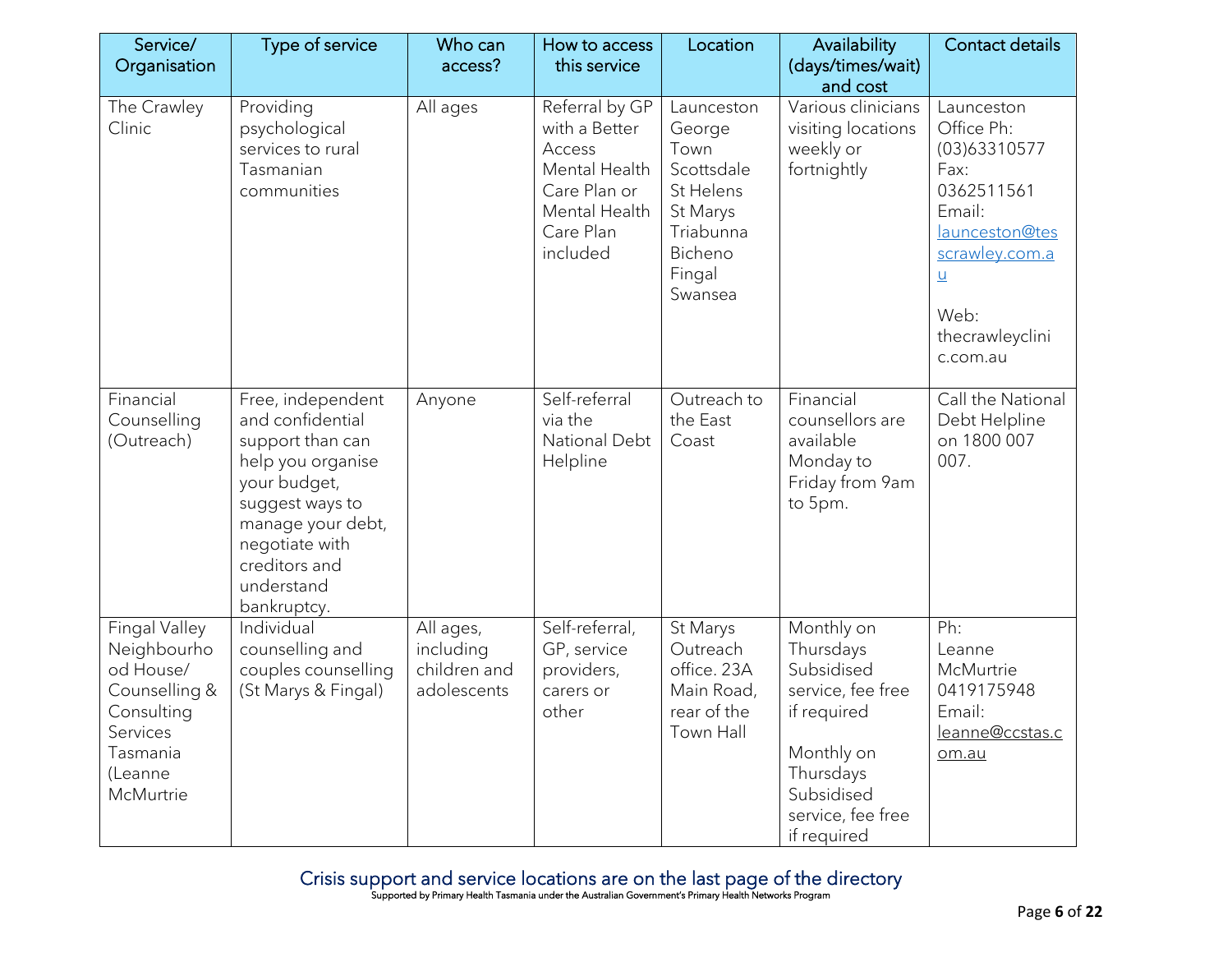| Service/<br>Organisation                                             | Type of service                                                                                                                                                                                                                                                                       | Who can<br>access?                                                                              | How to access<br>this service                                         | Location                                                                                                | Availability<br>(days/times/wait)                                      | <b>Contact details</b>                                                                              |
|----------------------------------------------------------------------|---------------------------------------------------------------------------------------------------------------------------------------------------------------------------------------------------------------------------------------------------------------------------------------|-------------------------------------------------------------------------------------------------|-----------------------------------------------------------------------|---------------------------------------------------------------------------------------------------------|------------------------------------------------------------------------|-----------------------------------------------------------------------------------------------------|
|                                                                      |                                                                                                                                                                                                                                                                                       |                                                                                                 |                                                                       |                                                                                                         | and cost                                                               |                                                                                                     |
|                                                                      |                                                                                                                                                                                                                                                                                       |                                                                                                 |                                                                       | <b>Fingal Valley</b><br>Neighbourh<br>ood House                                                         |                                                                        |                                                                                                     |
| Fidler & Ford<br>NDIS and<br>mental<br>health<br>support<br>service. | Provision of NDIS<br>Support<br>Coordination,<br>Support Staff, Social<br>Worker, Exercise<br>Physiology and<br>other Allied Health<br>Supports.                                                                                                                                      | <b>NDIS Plan</b><br>and Self-<br>Managed<br>clients.<br>Private self-<br>referred<br>clients    | Contact by<br>phone or<br>email<br>directly. No<br>referral<br>needed | <b>Break</b><br>O'Day and<br>Greater<br>East Coast<br>Region.                                           | Monday -<br>Friday<br><b>NDIS</b> funded<br>Private Fee for<br>Service | Abbie Ford<br>0435 756 116<br>Tammy Fidler<br>0435 943 200<br>support@fidler<br>andford.com.a<br>ū  |
| ForPsych                                                             | Assistance with<br>psychosocial<br>disabilities,<br>behaviour<br>strategies, anger<br>management, stress<br>reduction,<br>communication<br>skills, social skills,<br>Cognitive Behaviour<br>Therapy,<br>Psychoeducation for<br>anxiety,<br>depression, psychol<br>ogical assessments. | All Ages<br><b>NDIS</b><br>participants<br>Fee for<br>service<br>participants/<br>organisations | Self-referral,<br>Referral via<br>agency or<br>service<br>provider    | Break O'Day<br>and Bicheno<br>Region                                                                    | Mon-Fri                                                                | Phone: 03 63<br>491177<br>info@forpsych.c<br>om.au<br>Local services<br>provided by<br>Tammy Fidler |
| forSupport<br>Tasmania                                               | Assistance with Plan<br>management,<br>coordination of<br>supports, and<br>working towards full<br>accreditation with<br>the NDIS for agency<br>managed clients                                                                                                                       | All Ages<br><b>NDIS</b><br>participants                                                         | Self referral,<br>Referral via<br>agency or<br>service<br>provider    | Break O'Day<br>and Bicheno<br>Region<br>Launceston<br>and<br>surrounds<br>Devonport<br>and<br>surrounds | Providing<br>services from the<br>1st of<br>September 2020             | Phone: 03 6349<br>1176<br>info@forsupport.<br>com.au                                                |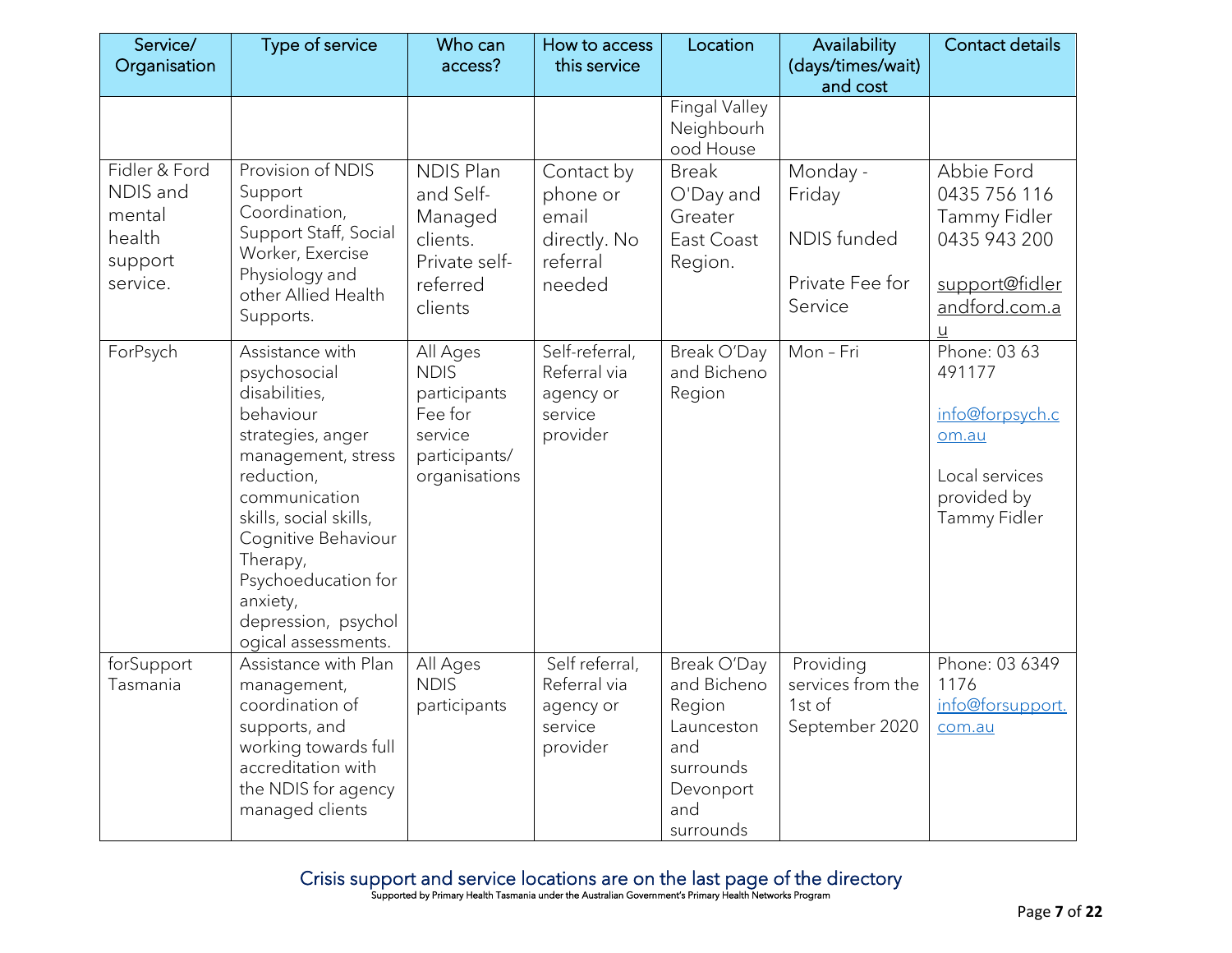| Service/<br>Organisation                                                                          | Type of service                                                                                                                                    | Who can<br>access?                                                    | How to access<br>this service                                                                        | Location                                                                                                                                                | Availability<br>(days/times/wait)                                                             | <b>Contact details</b>                                                                                    |
|---------------------------------------------------------------------------------------------------|----------------------------------------------------------------------------------------------------------------------------------------------------|-----------------------------------------------------------------------|------------------------------------------------------------------------------------------------------|---------------------------------------------------------------------------------------------------------------------------------------------------------|-----------------------------------------------------------------------------------------------|-----------------------------------------------------------------------------------------------------------|
|                                                                                                   |                                                                                                                                                    |                                                                       |                                                                                                      |                                                                                                                                                         | and cost                                                                                      |                                                                                                           |
|                                                                                                   |                                                                                                                                                    |                                                                       |                                                                                                      | Burnie and<br>surrounds                                                                                                                                 |                                                                                               |                                                                                                           |
| Laurel House<br>North and<br>North West<br>Tasmania<br>Sexual Assault<br>Support<br>Services Inc. | Support for women,<br>men and children<br>who have ever<br>experienced rape,<br>sexual assault,<br>sexual harassment,<br>or child sexual<br>abuse. | All ages                                                              | Self, family,<br>friends, GP,<br>Police,<br>School,<br>Service<br>Providers,<br>Carers or<br>others. | Outreach to<br>St Mary's @<br>Hub for<br>Health<br>(behind op<br>shop) Fingal,<br>& St Helens<br>N/bourhood<br>Houses &<br>Bicheno<br>Medical<br>Centre | Monthly as<br>arranged (phone<br>counseling also<br>available<br>between<br>sessions)<br>Free | PH: 63342740<br>Email:<br>info@laurelhous<br>e.org.au                                                     |
| Lifeline Older<br>Persons<br>Support                                                              | Social and mental<br>health wellbeing for<br>older Tasmanians.                                                                                     | Anyone over<br>65 and or<br>their carer,<br>over 55 if<br>Indigenous. | Self-referral                                                                                        | East Coast<br>Tasmania, St<br>Helens<br>Neighbourh<br>ood House<br>and via<br>Outreach                                                                  | Mondays and<br>Tuesdays 9am -<br>3pm.                                                         | Phone<br>Jeanymaree on<br>0477 883 926                                                                    |
| Our Place Our<br><b>Stories</b>                                                                   | Mental health<br>counselling,<br>supervision of social<br>workers and<br>community workers<br>NDIS support for<br>counselling and<br>recovery      | $14 +$                                                                | Self-referral                                                                                        | Outreach to<br>Break O'Day<br>Region                                                                                                                    | $Mon-Fri$<br>Pricing as per<br>sliding scale.<br>Can be<br>discussed prior<br>to appointment. | Contact via<br>0400231288 or<br>stclaircounsellin<br>g@gmail.com<br>and<br>www.ourplaceo<br>urstories.org |
| Royal Flying<br>Doctor Service<br>(RFDS)                                                          | Mental Health<br>Support Service with<br>a recovery focused                                                                                        | Adults $(17+)$                                                        | Self-referral,<br>GP, service                                                                        | Break O' Day<br>Municipality                                                                                                                            | Monday - Friday<br>$9am - 5pm$                                                                | Email:<br>mentalhealth@rf<br>dstas.org.au                                                                 |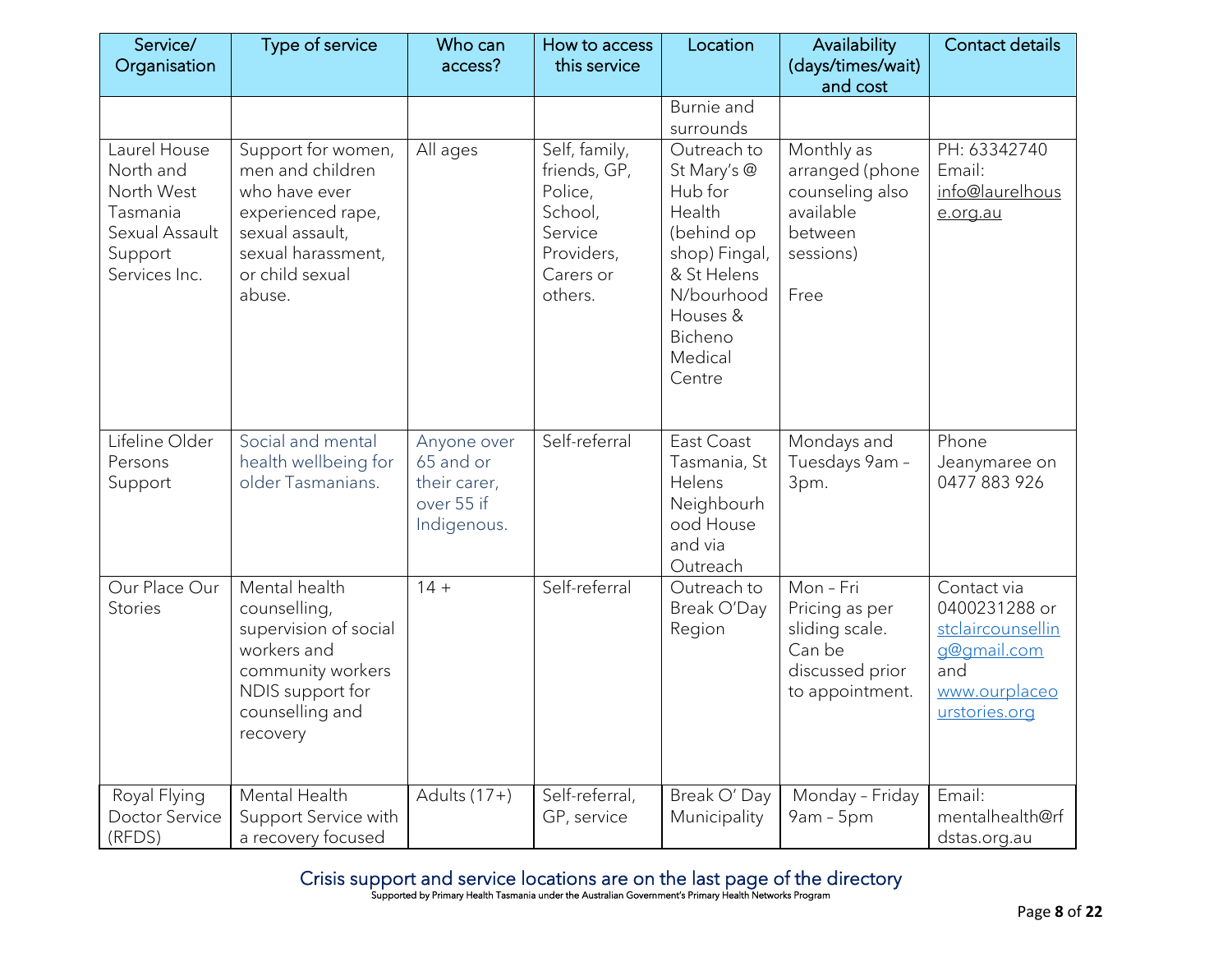| Service/<br>Organisation                                      | Type of service                                                                                                                                                                                                                                                                                                                                                    | Who can<br>access?                                                                                                                                                                                                                                     | How to access<br>this service                                               | Location                                              | Availability<br>(days/times/wait)                                                                                                                                                                              | <b>Contact details</b>                                |
|---------------------------------------------------------------|--------------------------------------------------------------------------------------------------------------------------------------------------------------------------------------------------------------------------------------------------------------------------------------------------------------------------------------------------------------------|--------------------------------------------------------------------------------------------------------------------------------------------------------------------------------------------------------------------------------------------------------|-----------------------------------------------------------------------------|-------------------------------------------------------|----------------------------------------------------------------------------------------------------------------------------------------------------------------------------------------------------------------|-------------------------------------------------------|
|                                                               | intervention<br>assisting individuals<br>who are<br>experiencing mild to<br>moderate mental<br>health issues. This is<br>a free service for<br>community<br>members.                                                                                                                                                                                               | Children and<br>Youth (8 to<br>16)                                                                                                                                                                                                                     | providers, or<br>others.                                                    |                                                       | and cost                                                                                                                                                                                                       | Team Leader<br>Adele Daly Ph:<br>0447 064 582         |
| <b>RAW</b><br>(Rural Alive &<br>Well Inc.)                    | Rural Alive & Well's<br><b>RAW Country Team</b><br>provides one-on-<br>one individually<br>tailored support to<br>people who are<br>living in rural areas.<br>RAW Country are<br>also work within<br>local communities<br>to increase capacity<br>by delivering<br>activities aimed at<br>removing barriers,<br>stigma and<br>stereotypes around<br>mental health. | $14+$<br>Individuals<br>and<br>communities<br>located in<br>rural and<br>remote<br>Tasmanian<br>regions<br>(Flinders<br>Island and<br>King Island<br>included). We<br>also support<br>industry<br>workers<br>across the<br>Seafood &<br>timber industr | No referral<br>required,<br>contact via<br>1800 RAW<br>TAS (1800<br>729 827 | Statewide,<br>in person or<br>over the<br>phone       | 24 hours a day<br>service - 7 days a<br>week. This<br>service is<br>provided free to<br>the community<br>through Primary<br>Health Tasmania<br>(PHT) and<br>Department of<br>Health & Human<br>Services (DHHS) | 1800 RAW TAS<br>(1800729827)<br>www.rawtas.com<br>.au |
|                                                               | Service Available in Launceston and/or Hobart                                                                                                                                                                                                                                                                                                                      |                                                                                                                                                                                                                                                        |                                                                             |                                                       |                                                                                                                                                                                                                |                                                       |
| Child &<br>Adolescent<br>Mental Health<br>Services<br>(CAMHS) | Child and<br><b>Adolescent Mental</b><br><b>Health Services</b><br>(CAMHS) provides a<br>statewide service for                                                                                                                                                                                                                                                     | 18 years and<br>under                                                                                                                                                                                                                                  | Call the<br>Mental Health<br>Services<br>Helpline on<br>1800 332 388        | North<br>46 Cameron<br>St<br>Launceston<br>North West | Monday to<br>Friday8:30 am to<br>4:30pm.                                                                                                                                                                       | 03 6777 2277<br>03 6166 6333                          |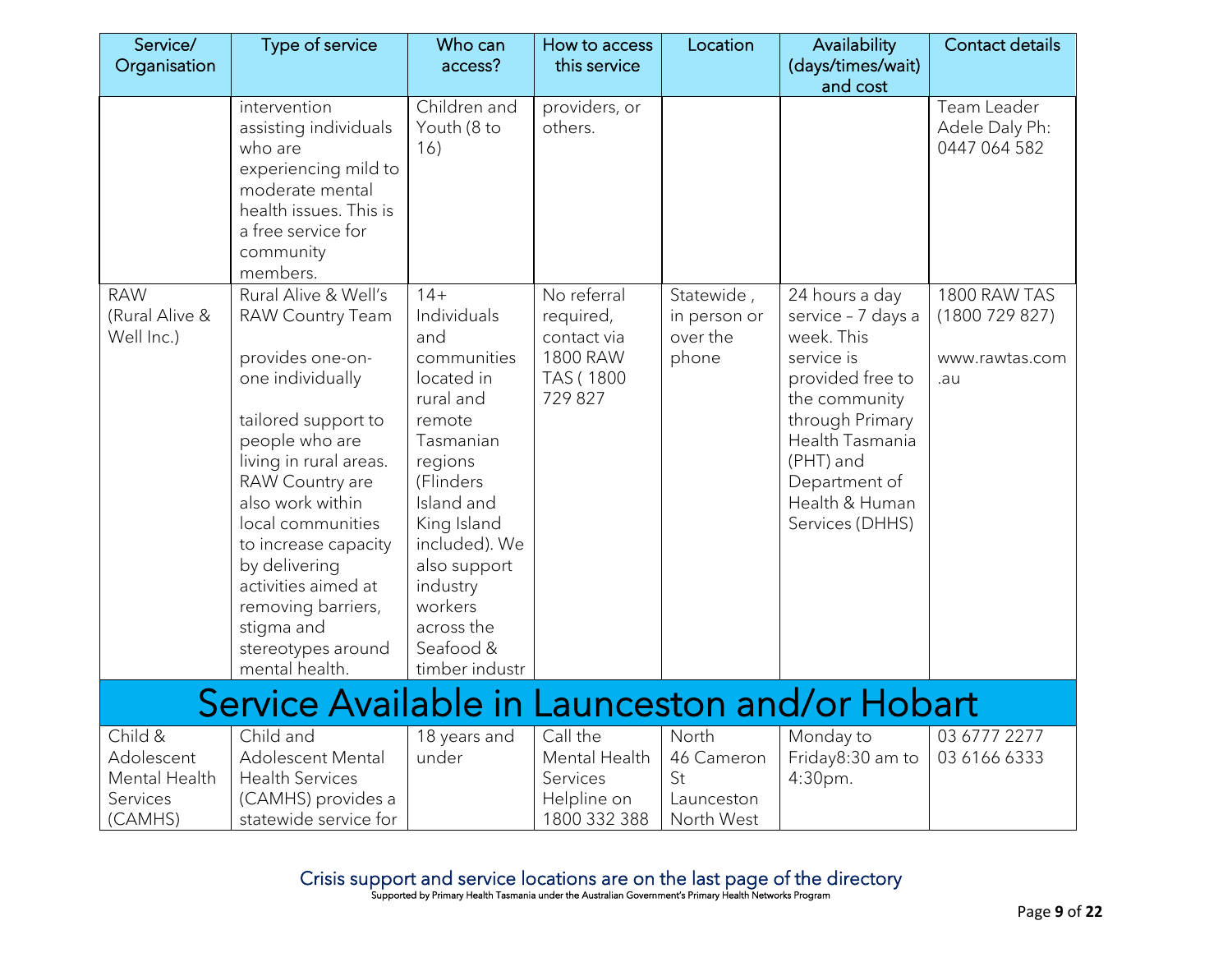| Service/                                                                                               | Type of service                                                                                                                                                                                     | Who can   | How to access                                                                                                                                                       | Location                                                                                        | Availability                                             | Contact details                                                                                                                                                                                                                                                                                                                                                    |
|--------------------------------------------------------------------------------------------------------|-----------------------------------------------------------------------------------------------------------------------------------------------------------------------------------------------------|-----------|---------------------------------------------------------------------------------------------------------------------------------------------------------------------|-------------------------------------------------------------------------------------------------|----------------------------------------------------------|--------------------------------------------------------------------------------------------------------------------------------------------------------------------------------------------------------------------------------------------------------------------------------------------------------------------------------------------------------------------|
| Organisation                                                                                           |                                                                                                                                                                                                     | access?   | this service                                                                                                                                                        |                                                                                                 | (days/times/wait)<br>and cost                            |                                                                                                                                                                                                                                                                                                                                                                    |
|                                                                                                        | infants, children and<br>young people up to<br>18 years, and<br>perinatal mental<br>health service for                                                                                              |           | Referrals can<br>be made by a<br>GP, Health<br>Professional,<br>School                                                                                              | 46 Mount St<br><b>Burnie</b><br>South<br>26 Clare St                                            | Monday to<br>Friday8:30 am to<br>$5:00$ pm.<br>Monday to | 03 6477 7300                                                                                                                                                                                                                                                                                                                                                       |
|                                                                                                        | expectant mothers.<br>Advice, assessment,<br>referral                                                                                                                                               |           | Counsellor, or<br>Youth Worker                                                                                                                                      | New Town                                                                                        | Friday8:45 am to<br>5:00 pm.                             | 03 6166 0588                                                                                                                                                                                                                                                                                                                                                       |
| Cornerstone<br><b>Youth Services</b><br>Inc.<br>Short Term<br>Psychological<br>Interventions<br>(STPI) | Short Term<br>therapeutic<br>counselling sessions<br>for young people<br>experiencing mild to<br>moderate mental ill<br>health and would<br>have difficulty<br>accessing<br>mainstream<br>services. | $12 - 25$ | Mental Health<br>Care Plan.<br>Referral from<br>a GP,<br>Paediatrician,<br>Psychiatrist.<br>Triage &<br>assessment<br>will be<br>undertaken<br>by Clinical<br>Lead. | Individual<br>sessions in<br>Launceston,<br>Devonport<br>and Burnie<br>in Northern<br>Tasmania. | Weekdays<br>$8:30 - 4:30$<br>Free service                | 186 Brisbane<br><b>Street</b><br><b>PO Box 7513</b><br>Launceston<br>7250<br>(03) 03 6335<br>3100 Fax 6335<br>3127<br>Level 1/10<br><b>Mount Street</b><br><b>PO Box 565</b><br>Burnie 7320<br><b>PO Box 565</b><br>(03) 6408<br>0251 Fax 6408<br>0252<br><b>Level 1/35</b><br>Oldaker Street<br>PO Box 27<br>Devonport<br>7310<br>(03) 6424 2144<br>Fax 6424 6109 |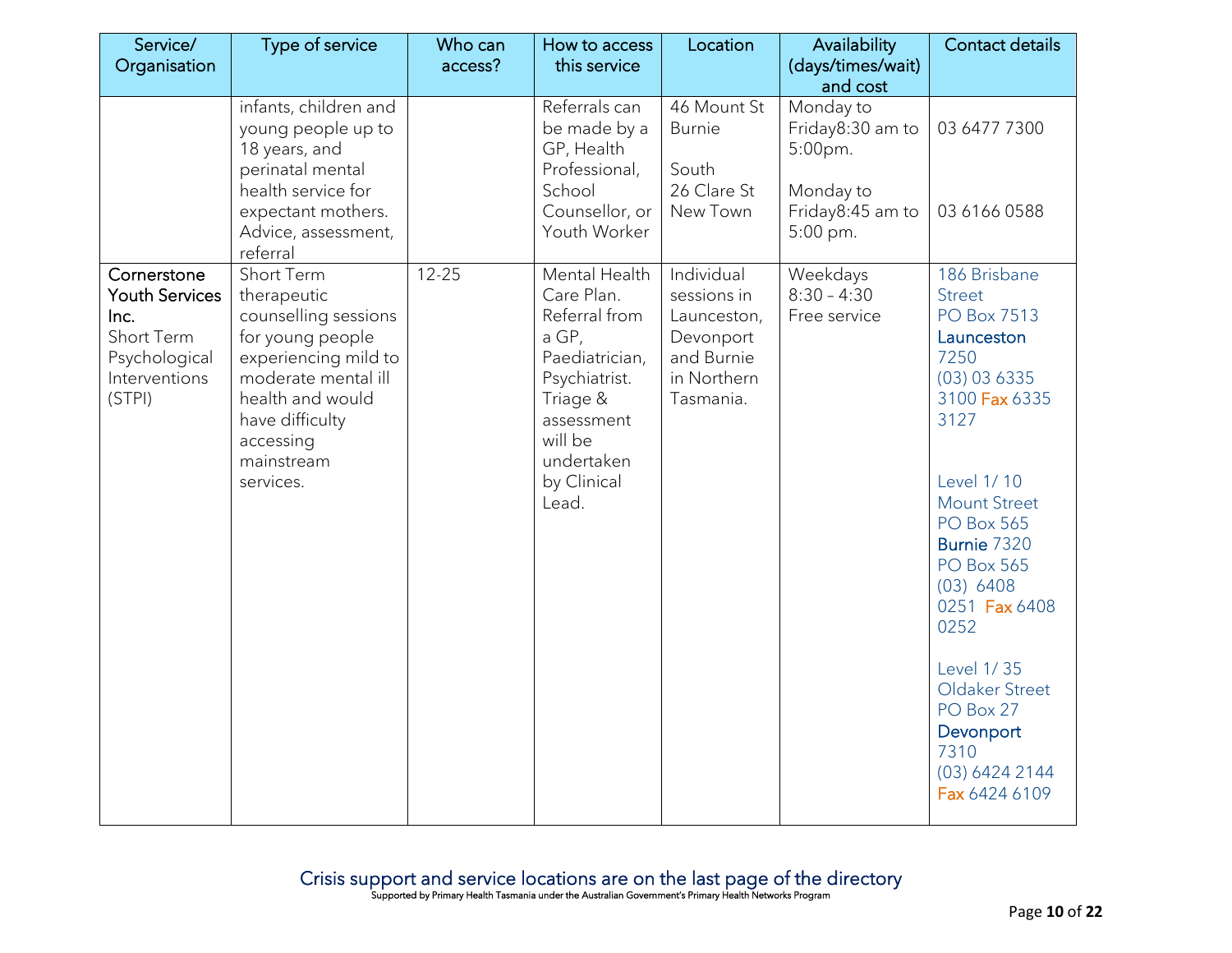| Service/<br>Organisation                                                          | Type of service                                                                                                                                                                                                             | Who can<br>access? | How to access<br>this service                                                                                                                                                                                                                                     | Location                         | Availability<br>(days/times/wait)         | Contact details                                                                                                                                                                                                                                                                                                                                             |
|-----------------------------------------------------------------------------------|-----------------------------------------------------------------------------------------------------------------------------------------------------------------------------------------------------------------------------|--------------------|-------------------------------------------------------------------------------------------------------------------------------------------------------------------------------------------------------------------------------------------------------------------|----------------------------------|-------------------------------------------|-------------------------------------------------------------------------------------------------------------------------------------------------------------------------------------------------------------------------------------------------------------------------------------------------------------------------------------------------------------|
|                                                                                   |                                                                                                                                                                                                                             |                    |                                                                                                                                                                                                                                                                   |                                  | and cost                                  | programs@csys.<br>com.au<br>www.cornerston<br>eyouthservices.c<br>om.au                                                                                                                                                                                                                                                                                     |
| Cornerstone<br><b>Youth Services</b><br>Inc.<br>Youth<br>Engagement<br>Team (YET) | A clinical, holistic,<br>outreach service for<br>young people aged<br>12-25, and their<br>families in Northern<br>Tasmanian who<br>require higher<br>intensity support<br>due to complex<br>mental health<br>presentations. | $12 - 25$          | Referrals are<br>accepted<br>from a range<br>of service<br>providers,<br>including but<br>not limited to;<br>GPs, mental<br>health<br>professionals,<br>schools and<br>self-referrals.<br>Referrals form<br>online<br>www.cornerst<br>oneyouthservi<br>ces.com.au | Outreach<br>Northern<br>Tasmania | Weekdays<br>$8:30 - 4:30$<br>Free service | 186 Brisbane<br><b>Street</b><br><b>PO Box 7513</b><br>Launceston<br>7250<br>(03) 03 6335<br>3100 Fax 6335<br>3127<br>Level 1/10<br><b>Mount Street</b><br><b>PO Box 565</b><br>Burnie 7320<br><b>PO Box 565</b><br>(03) 6408<br>0251 Fax 6408<br>0252<br>Level 1/35<br>Oldaker Street<br>PO Box 27<br>Devonport<br>7310<br>(03) 6424 2144<br>Fax 6424 6109 |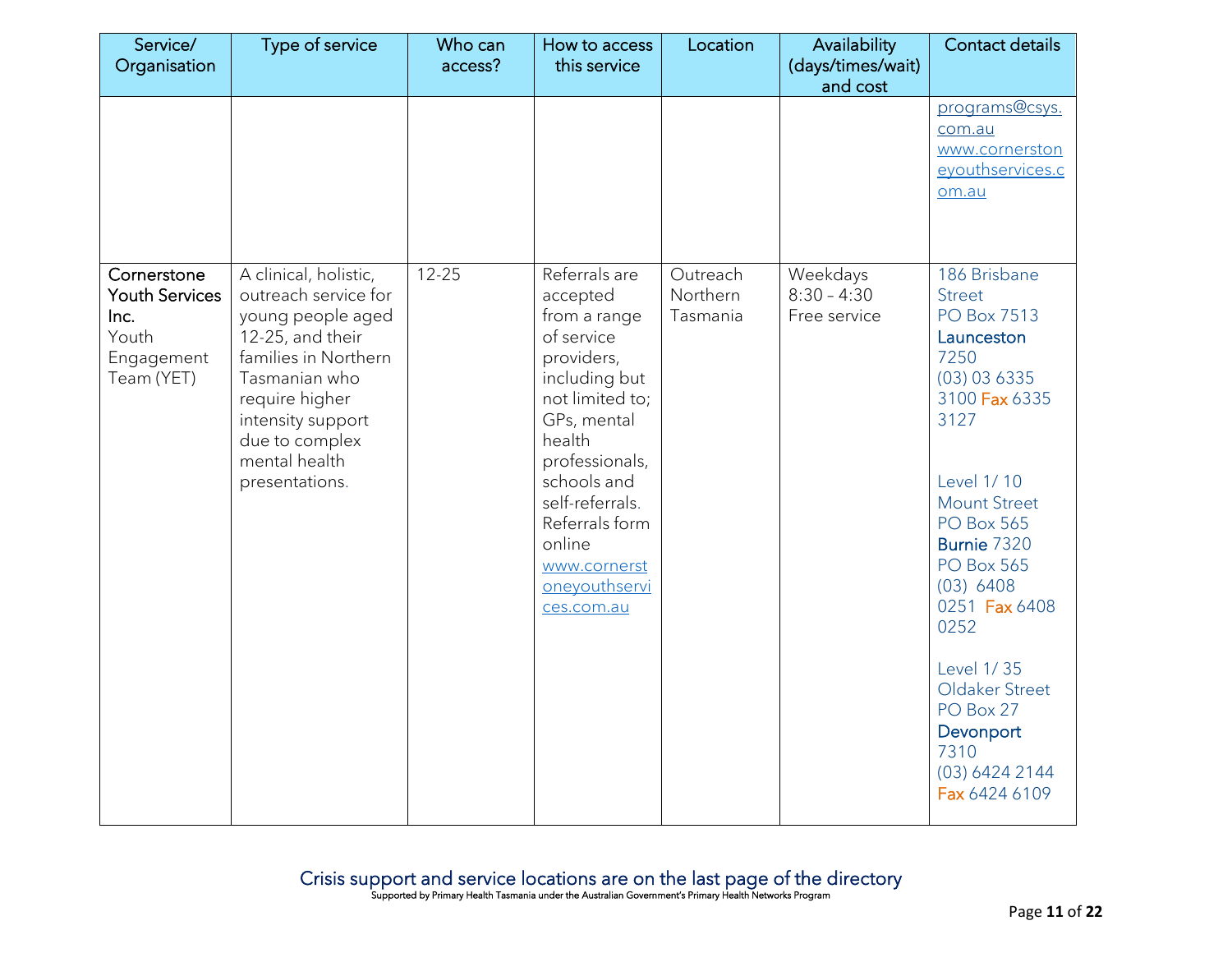| Service/<br>Organisation               | Type of service                                                                                                                                                                                                                                                                                                                                                                                             | Who can<br>access?                                                                            | How to access<br>this service                                                                                                                                  | Location                                                                                                                                       | Availability<br>(days/times/wait)<br>and cost                                                                                                                                                                                                                                            | <b>Contact details</b>                                                                                   |
|----------------------------------------|-------------------------------------------------------------------------------------------------------------------------------------------------------------------------------------------------------------------------------------------------------------------------------------------------------------------------------------------------------------------------------------------------------------|-----------------------------------------------------------------------------------------------|----------------------------------------------------------------------------------------------------------------------------------------------------------------|------------------------------------------------------------------------------------------------------------------------------------------------|------------------------------------------------------------------------------------------------------------------------------------------------------------------------------------------------------------------------------------------------------------------------------------------|----------------------------------------------------------------------------------------------------------|
|                                        |                                                                                                                                                                                                                                                                                                                                                                                                             |                                                                                               |                                                                                                                                                                |                                                                                                                                                |                                                                                                                                                                                                                                                                                          | programs@csys.<br>com.au<br>www.cornerston<br>eyouthservices                                             |
| Personal<br>Counselling<br>Consultancy | Registered NDIS<br>Service Provider                                                                                                                                                                                                                                                                                                                                                                         | All ages                                                                                      | Mobile 0409<br>897 500 or<br>email<br>personalcons<br>ellingconsulta<br>nt@gmail.com                                                                           | <b>West Coast</b><br>but will<br>travel                                                                                                        | 10.00am to<br>4.00pm<br>weekdays, no<br>waiting list and<br>the participant<br>needs to have a<br>NDIS plan in<br>place                                                                                                                                                                  | Mobile 0409<br>897 500 or<br>email<br>personalcounsel<br>lingconsultant@<br>gmail.com                    |
| Positive<br>Solutions                  | <b>Positive Solutions</b><br>offers a range of<br>services including:<br>Family<br>$\bullet$<br>Mediation and<br>Dispute<br>Resolution for<br>parenting and<br>property.<br>Workplace,<br>Community and<br><b>Elder Mediation</b><br><b>GP Referred</b><br>$\bullet$<br>Mental Health<br>Care Plans<br>Counselling for<br>individuals,<br>couples and<br>families<br>Employee<br><b>Assistance Services</b> | From ages 3<br>and up.<br>GP referred<br>Mental Health<br>Care Plans<br>are for 18<br>years + | Positive<br>Solutions<br>accepts<br>referrals<br>through GPs,<br>other service<br>providers or<br>you can self-<br>refer through<br>contacting us<br>directly. | Offices are<br>in<br>Launceston<br>and Hobart.<br>Outreach<br>services can<br>be<br>organised as<br>well as<br>online or<br>phone<br>sessions. | As needed.<br>Small wait times<br>may occur but<br>will depend on<br>individual<br>requirements.<br>Services range<br>from fee for<br>service to no or<br>minimal fees.<br>GP referred<br>Mental Health<br>Care Plans are<br>provided under<br>Medicare, with a<br>small gap<br>payment. | Positive Solution<br>Head Office<br>6223 5612 or<br>admin@positive<br>solutions.com.a<br>$\underline{u}$ |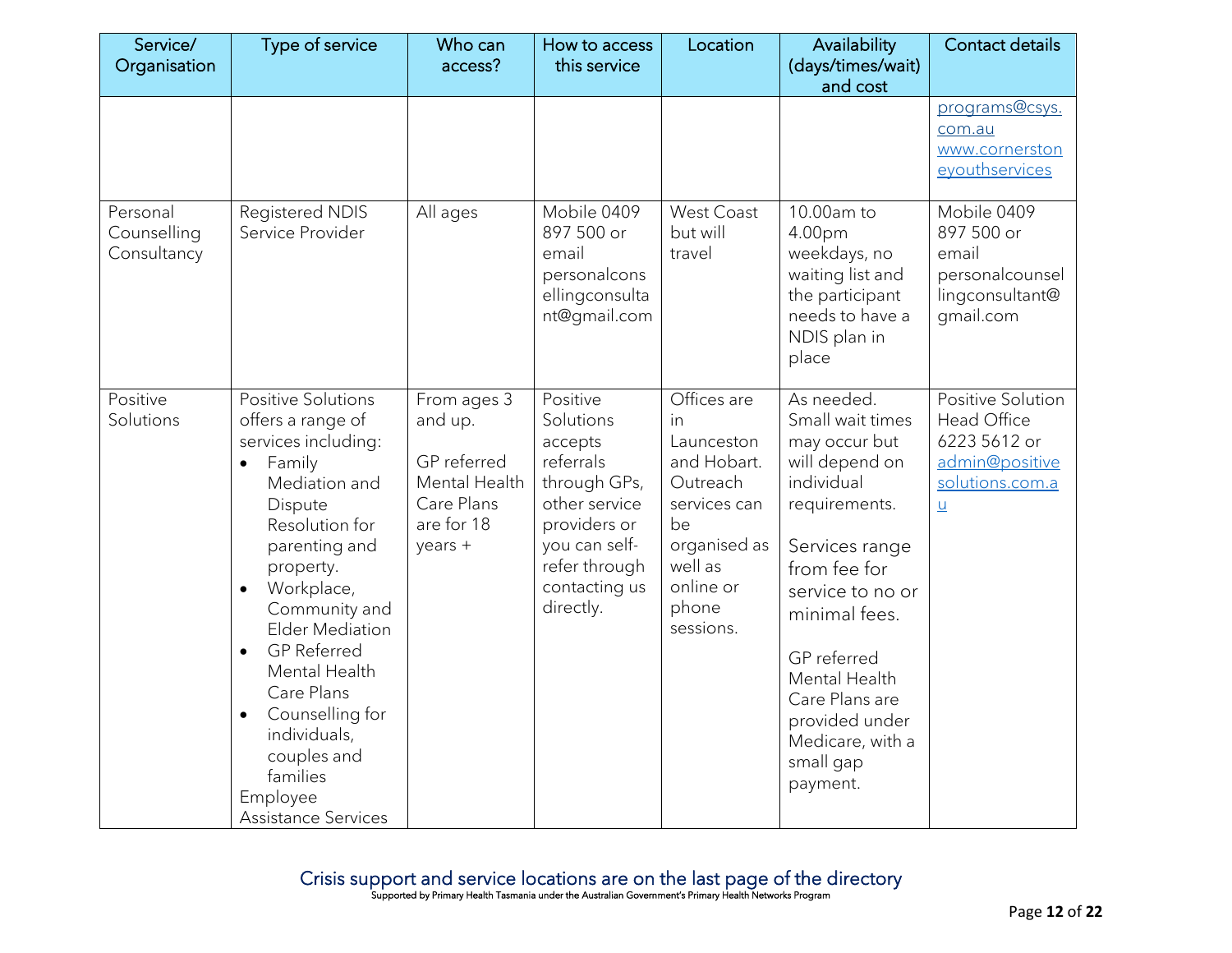| Service/<br>Organisation                              | Type of service                                                                                                                                                                                                                                                                                                                | Who can<br>access?                                                                                  | How to access<br>this service                                                           | Location                                                                             | Availability<br>(days/times/wait)                                                                                                                                                                    | Contact details                                                                                    |
|-------------------------------------------------------|--------------------------------------------------------------------------------------------------------------------------------------------------------------------------------------------------------------------------------------------------------------------------------------------------------------------------------|-----------------------------------------------------------------------------------------------------|-----------------------------------------------------------------------------------------|--------------------------------------------------------------------------------------|------------------------------------------------------------------------------------------------------------------------------------------------------------------------------------------------------|----------------------------------------------------------------------------------------------------|
| Tasmanian<br>Life<br>Counselling<br>P/L               | Counselling                                                                                                                                                                                                                                                                                                                    | Children and<br>young people<br>over 5 yrs<br>plus adults                                           | Phone for<br>appointment                                                                | 68 Patterson<br>St,<br>Launceston<br>or via<br>telehealth                            | and cost<br>Mon - Fri 0900 -<br>1900, Sat 0800 -<br>1200 hrs.<br>Currently no wait<br>time. Cost<br>\$140/hr;<br>concession<br>available for<br>health card<br>holders and<br>pensioners<br>\$70/hr. | Call David on<br>0458 162 820 or<br>Sally on<br>0491 651 034<br>Email:<br>admin@taslife.c<br>om.au |
| Wellways<br>Rehabilitation<br>and Recovery<br>Program | Recovery-centred<br>program for those<br>with diagnosed<br>severe and<br>persistent mental<br>health challenges;<br>using the Recovery<br>Star Model we work<br>collaboratively to<br>identify and achieve<br>goals tailored to<br>specific needs.<br>Participants will also<br>have access to<br>Intentional Peer<br>Support. | Aged 16+                                                                                            | Rachel Galvin<br>0481 456 226<br>for an<br>information<br>session about<br>the program. | Community<br>Service<br>Setting                                                      | Free service<br>providing<br>fortnightly<br>outreach to the<br>East Coast                                                                                                                            | Rachel Galvin<br>0481 456 226<br>rgalvin@wellway<br>s.org                                          |
| StandBy<br>Support After<br>Suicide                   | Provides free face-<br>to-face support at a<br>time and place that<br>is best for you. The<br>service is accessible<br>24/7 and works with<br>other providers to                                                                                                                                                               | Supports<br>anyone who<br>has been<br>impacted or<br>bereaved by<br>suicide at any<br>time in their | No referral<br>required; call<br>0400 183 490                                           | Statewide<br>Service<br>Face-to-face<br>and<br>telephone<br>support at a<br>time and | Free 24/7                                                                                                                                                                                            | Phone:<br>1300 727 247<br>Email:<br>standbytasman<br>ia@lifelinetasm<br>ania.org.au                |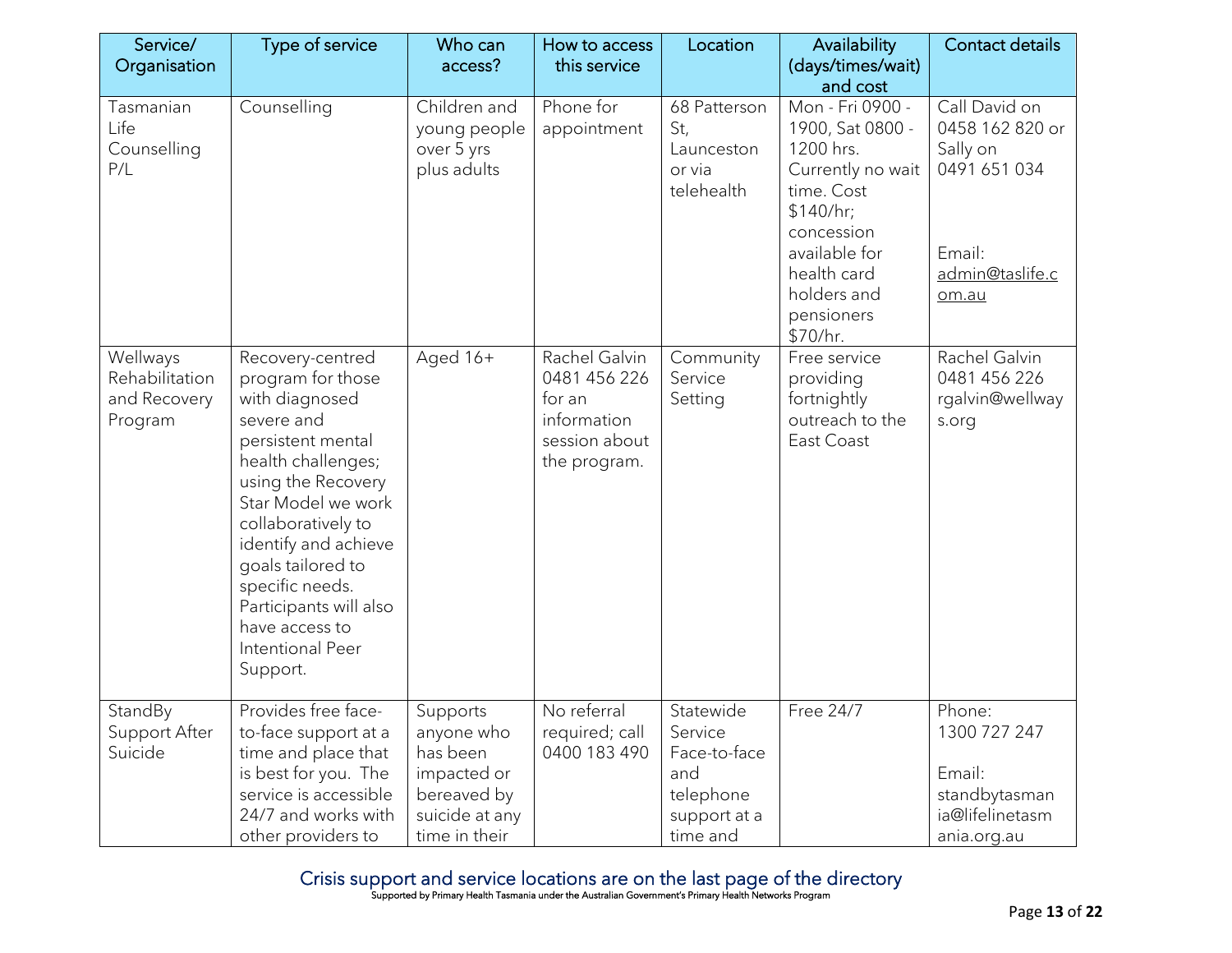| Service/<br>Organisation | Type of service                                                                                                                                                                                                                                                                                                                                                   | Who can<br>access?                                                                                                                                                                                                       | How to access<br>this service                                                                                                                                                                                                                 | Location                                                                                                                         | Availability<br>(days/times/wait)                                                                                                                                                                                                                                            | Contact details                                                                                                                                                                            |
|--------------------------|-------------------------------------------------------------------------------------------------------------------------------------------------------------------------------------------------------------------------------------------------------------------------------------------------------------------------------------------------------------------|--------------------------------------------------------------------------------------------------------------------------------------------------------------------------------------------------------------------------|-----------------------------------------------------------------------------------------------------------------------------------------------------------------------------------------------------------------------------------------------|----------------------------------------------------------------------------------------------------------------------------------|------------------------------------------------------------------------------------------------------------------------------------------------------------------------------------------------------------------------------------------------------------------------------|--------------------------------------------------------------------------------------------------------------------------------------------------------------------------------------------|
|                          |                                                                                                                                                                                                                                                                                                                                                                   |                                                                                                                                                                                                                          |                                                                                                                                                                                                                                               |                                                                                                                                  | and cost                                                                                                                                                                                                                                                                     |                                                                                                                                                                                            |
|                          | offer coordinated<br>support in your local<br>area. We offer<br>expertise,<br>understanding and<br>resources for your<br>particular situation.<br>Follow up contact is<br>continued for up to<br>2 years to ensure<br>you are not alone<br>and receive any<br>ongoing support<br>you may need.                                                                    | life, including<br>individuals,<br>families,<br>friends,<br>witnesses,<br>first<br>responders,<br>workplaces,<br>sporting and<br>community<br>groups.                                                                    |                                                                                                                                                                                                                                               | place that is<br>best for you                                                                                                    |                                                                                                                                                                                                                                                                              |                                                                                                                                                                                            |
| Service/                 | Type of service                                                                                                                                                                                                                                                                                                                                                   | Who can                                                                                                                                                                                                                  | How to access                                                                                                                                                                                                                                 | Location                                                                                                                         | Availability                                                                                                                                                                                                                                                                 | <b>Contact details</b>                                                                                                                                                                     |
| Organisation             |                                                                                                                                                                                                                                                                                                                                                                   | access?                                                                                                                                                                                                                  | this service                                                                                                                                                                                                                                  |                                                                                                                                  | (days/times/wait)<br>and cost                                                                                                                                                                                                                                                |                                                                                                                                                                                            |
|                          | Services Available Online or by Phone                                                                                                                                                                                                                                                                                                                             |                                                                                                                                                                                                                          |                                                                                                                                                                                                                                               |                                                                                                                                  |                                                                                                                                                                                                                                                                              |                                                                                                                                                                                            |
| Butterfly<br>Foundation  | <b>Butterfly Foundation is</b><br>the national charity for<br>all Australians<br>impacted by eating<br>disorders and body<br>image issues, and for<br>the families, friends<br>and communities who<br>support them.<br>We change lives by<br>delivering innovative,<br>evidence-based<br>support and treatment<br>services, prevention,<br>and early intervention | At Butterfly,<br>we're<br>passionate<br>about<br>increasing<br>access to<br>diagnosis,<br>treatment<br>and support<br>for all people<br>living with a<br>body image<br>issue or<br>eating<br>disorder. No<br>matter your | Butterfly<br>operates a<br>National<br>Helpline that<br>includes<br>support over<br>the phone, via<br>email and<br>online. The<br>Helpline is<br>staffed by<br>trained<br>counsellors<br>experienced in<br>assisting with<br>eating disorders | Online,<br>phone and<br>email<br>Butterfly's<br>office in<br>Tasmania is<br>at: 162<br>Macquarie<br>St Hobart<br><b>TAS 7000</b> | Our helpline is<br>open to anyone<br>in Australia 8am<br>- midnight<br>(AEST), 7 days a<br>week<br>Our chatbot KIT<br>can be accessed<br>anytime, 24/7.<br>For programs in<br>Tas, refer to our<br>website, or<br>contact<br>Georgina<br>Taskunas in our<br>Tasmanian office | Call the National<br>Helpline on<br>1800 33 4673<br>Open 8am -<br>midnight AEST,<br>seven days a<br>week.<br>www.butterfly.or<br>g.au<br>Email:<br>Georgina. Taskunas<br>@butterfly.org.au |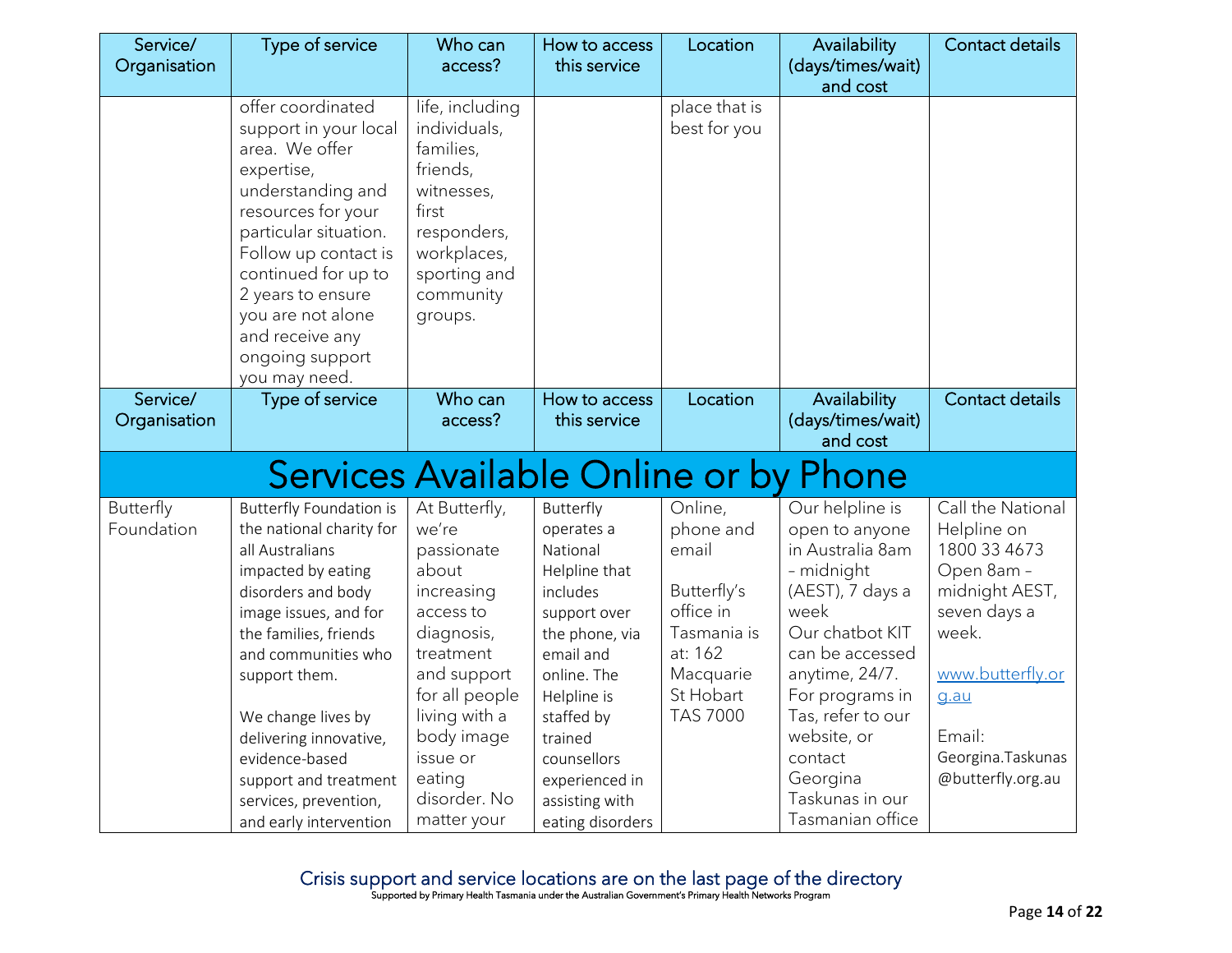| Service/<br>Organisation        | Type of service                                                                                                                                                                                         | Who can<br>access?                                                                                                                                                                                                                                                           | How to access<br>this service                                                                                                                                                                                                                                                                                                                                            | Location                            | Availability<br>(days/times/wait)                                                                                                                                                                        | Contact details |
|---------------------------------|---------------------------------------------------------------------------------------------------------------------------------------------------------------------------------------------------------|------------------------------------------------------------------------------------------------------------------------------------------------------------------------------------------------------------------------------------------------------------------------------|--------------------------------------------------------------------------------------------------------------------------------------------------------------------------------------------------------------------------------------------------------------------------------------------------------------------------------------------------------------------------|-------------------------------------|----------------------------------------------------------------------------------------------------------------------------------------------------------------------------------------------------------|-----------------|
|                                 |                                                                                                                                                                                                         |                                                                                                                                                                                                                                                                              |                                                                                                                                                                                                                                                                                                                                                                          |                                     | and cost                                                                                                                                                                                                 |                 |
|                                 | programs, providing<br>resources to both<br>professionals and<br>those with lived<br>experience, and<br>advocating for the<br>needs of our<br>community.                                                | size, shape,<br>age, abilities,<br>gender<br>identity,<br>sexual<br>identity,<br>cultural<br>identity,<br>language,<br>economic<br>status,<br>profession, or<br>location-or<br>anything else<br>that makes<br>you the<br>person you<br>are-we are<br>here to<br>support you. | and body image<br>issues. We also<br>provide a wide<br>range of<br>programs for<br>service<br>providers and<br>recovery<br>groups. There<br>are also<br>resources on<br>the Butterfly<br>website,<br>including a 27/7<br>chatbot, KIT,<br>that can guide<br>help-seekers to<br>information,<br>resources, and<br>evidence-based<br>treatment and<br>support<br>services. |                                     |                                                                                                                                                                                                          |                 |
| HelloDoc<br>Tele-<br>Psychiatry | Appointments with<br>Psychiatrists and<br>Psychologists via<br>Tele-health. Initial<br>Psychiatrist<br>appointments<br>assessments Bulk<br>Billed(T&Cs apply)<br>see website<br>www.hellodoc.com.<br>au | Anyone with<br>a GP referral<br>or Mental<br>health care<br>plan.                                                                                                                                                                                                            | For<br>Psychiatrist<br>appointments<br>: A referral<br>letter from<br>your GP<br>addressed to<br>Psychiatrist at<br>HelloDoc.<br>Referrals can<br>be emailed to<br>referrals@hell                                                                                                                                                                                        | Online - Via<br>Video<br>conference | Initial Psychiatrist<br>appointments<br>assessments<br><b>Bulk Billed(T&amp;Cs</b><br>apply) see<br>website.<br>www.hellodoc.c<br>om.auTelepsych<br>ology-Eligible<br>patients may be<br>able to claim a | 1300 959 942    |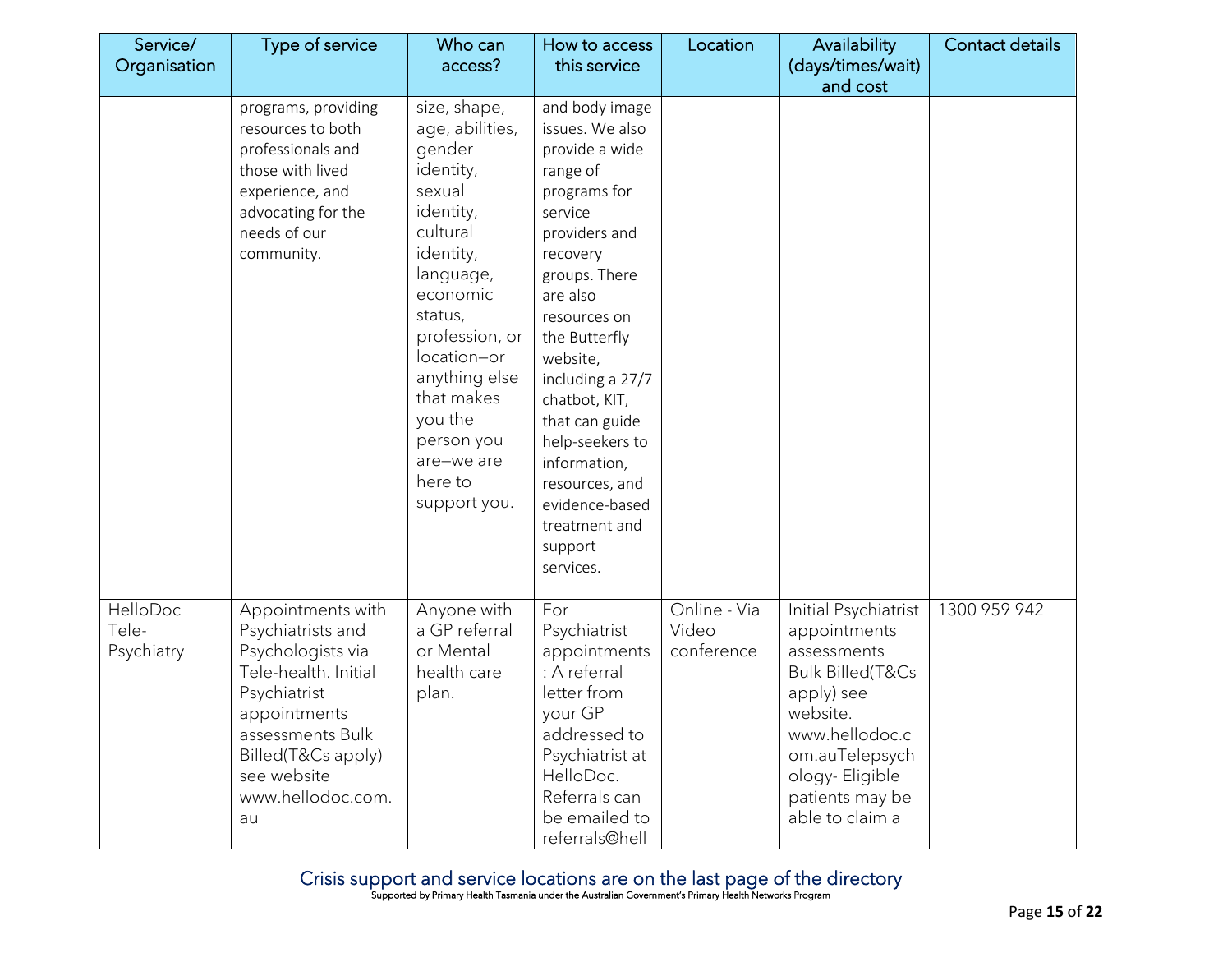| Service/                                        | Type of service                                                                                                                                                                                                                                                          | Who can  | How to access                                                                                                                                                                                                                                      | Location  | Availability                                                                                   | <b>Contact details</b> |
|-------------------------------------------------|--------------------------------------------------------------------------------------------------------------------------------------------------------------------------------------------------------------------------------------------------------------------------|----------|----------------------------------------------------------------------------------------------------------------------------------------------------------------------------------------------------------------------------------------------------|-----------|------------------------------------------------------------------------------------------------|------------------------|
| Organisation                                    |                                                                                                                                                                                                                                                                          | access?  | this service                                                                                                                                                                                                                                       |           | (days/times/wait)<br>and cost                                                                  |                        |
|                                                 |                                                                                                                                                                                                                                                                          |          | odoc.com.au<br>or faxed on<br>03 9001<br>0712.<br>For<br>Psychologist<br>appointments<br>: A mental<br>healthcare<br>plan (MHCP)<br>from your GP.<br>MHCP can be<br>emailed to<br>referrals@hell<br>odoc.com.au<br>or faxed on<br>03 9001<br>0712. |           | partial Medicare<br>rebate                                                                     |                        |
| Lifeline<br>COVID-19 A<br>Tasmanian<br>Lifelife | A Tasmanian Lifeline<br>is a mental health<br>and wellbeing<br>support line for<br>Tasmanians,<br>established<br>specifically to deal<br>with the<br>unprecedented<br>demand for<br>information, advise<br>and support as a<br>result of the<br>coronavirus<br>pandemic. | All ages | By Phone                                                                                                                                                                                                                                           | Phone     | 8am to 8pm<br>7 days<br><b>FREE</b><br>Appointments<br>and call backs<br>are also<br>available | 1800 98 44 34          |
| Mens Toolbox<br>- Support                       | Mens Toolbox offers<br>a broad range of<br>services to meet the                                                                                                                                                                                                          | $18 +$   | We accept<br>clients directly<br>and/or                                                                                                                                                                                                            | Australia | Mens Toolbox -<br><b>Trading Hours</b>                                                         | Contact US;            |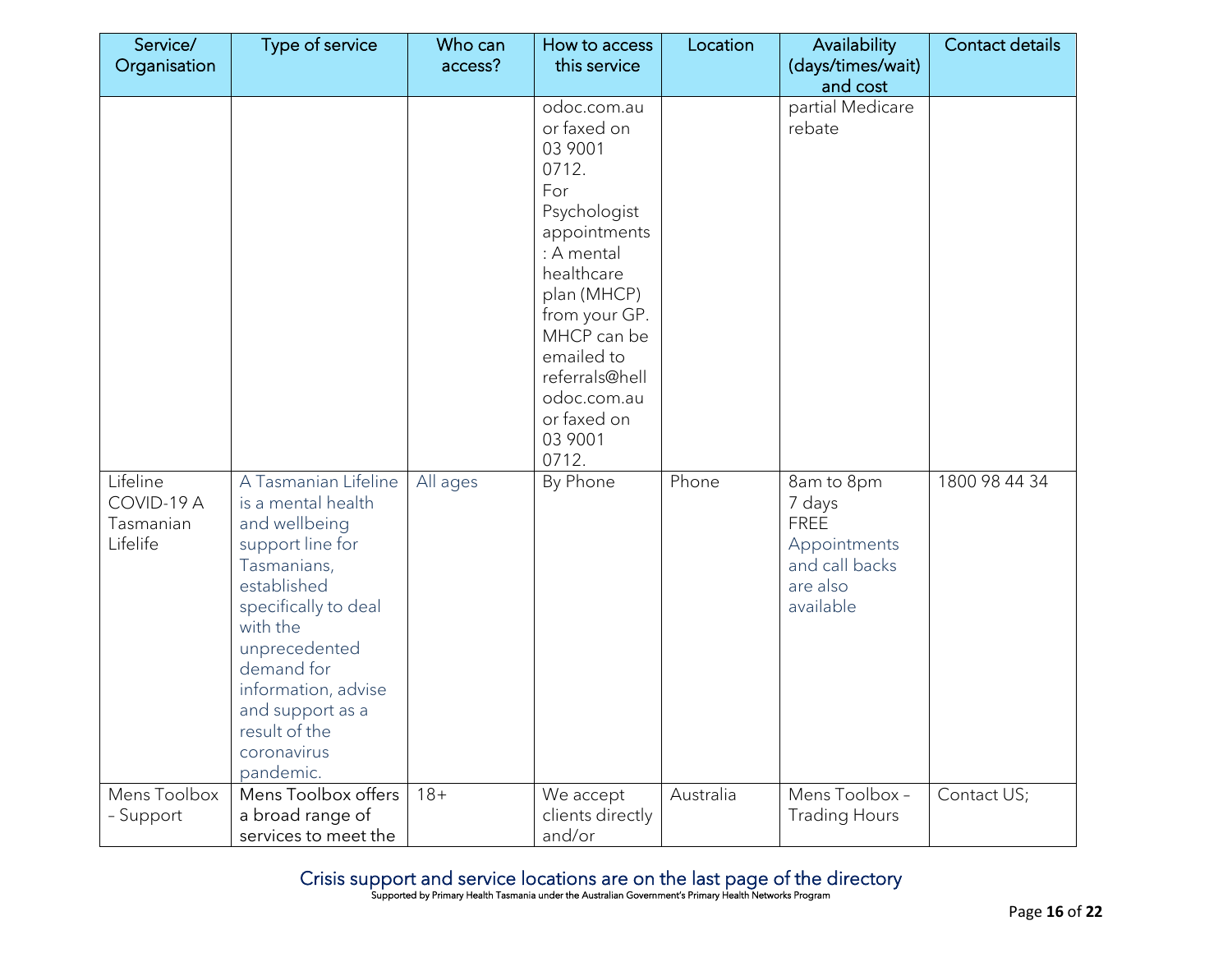| Service/             | Type of service                                                                                                                                                                                                                                                                                                                                                                                                                                                                                                                                                                                                                          | Who can | How to access                                               | Location | Availability                                                                                                                                                                                                                                                                                                                                                                                                                                                                                           | Contact details                                                                                             |
|----------------------|------------------------------------------------------------------------------------------------------------------------------------------------------------------------------------------------------------------------------------------------------------------------------------------------------------------------------------------------------------------------------------------------------------------------------------------------------------------------------------------------------------------------------------------------------------------------------------------------------------------------------------------|---------|-------------------------------------------------------------|----------|--------------------------------------------------------------------------------------------------------------------------------------------------------------------------------------------------------------------------------------------------------------------------------------------------------------------------------------------------------------------------------------------------------------------------------------------------------------------------------------------------------|-------------------------------------------------------------------------------------------------------------|
| Organisation         |                                                                                                                                                                                                                                                                                                                                                                                                                                                                                                                                                                                                                                          | access? | this service                                                |          | (days/times/wait)<br>and cost                                                                                                                                                                                                                                                                                                                                                                                                                                                                          |                                                                                                             |
| Services for<br>Men. | individual<br>needs/circumstance<br>s of men, from early<br>intervention to<br>treatment and<br>recovery. Services<br>include;<br>Coaching<br>$\bullet$<br>Counselling<br>[individual]<br>Counselling<br>$\bullet$<br>[Couples]<br>Psychologica<br>$\bullet$<br>I Treatment<br>[Therapy]<br>Forensic<br>matters. E.g.<br>Court<br>reports.<br>*Medicare Rebates<br>available on<br>Psychological<br>Treatment with a<br>current Mental<br>Health Care Plan<br>(MHCP)<br>** Bulk billing is<br>available on<br>Psychological<br>Treatment with a<br>current Mental<br>Health Care Plan<br>(MHCP) & current<br>healthcare/pension<br>card. |         | through GP,<br>specialist and<br>professional<br>referrals. |          | Mon-Thurs -<br>9am-9pm<br>Fri - 9am-5pm<br>Sat - 9am-12pm<br>Sun - CLOSED.<br>Service/fee's<br>Coaching<br>\$90 [50<br>mins]<br>Counselli<br>ng \$120<br>$[50 \text{ mins}]$<br>Couples<br>Counselli<br>ng \$150<br>$[50 \text{ mins}]$<br>Psycholo<br>$\bullet$<br>gical<br>Treatmen<br>t \$150<br>$[50 \text{ mins}]$<br>Forensic<br>matter<br>fee/s are<br>discusse<br>d at initial<br>consultati<br>on.<br>Medicare<br>Rebates available<br>on Psychological<br>Treatment with a<br>current Mental | Phone/SMS:<br>0487 746 045.<br>Email:<br>contact@mensto<br>olbox.org<br>Website:<br>www.menstoolb<br>ox.org |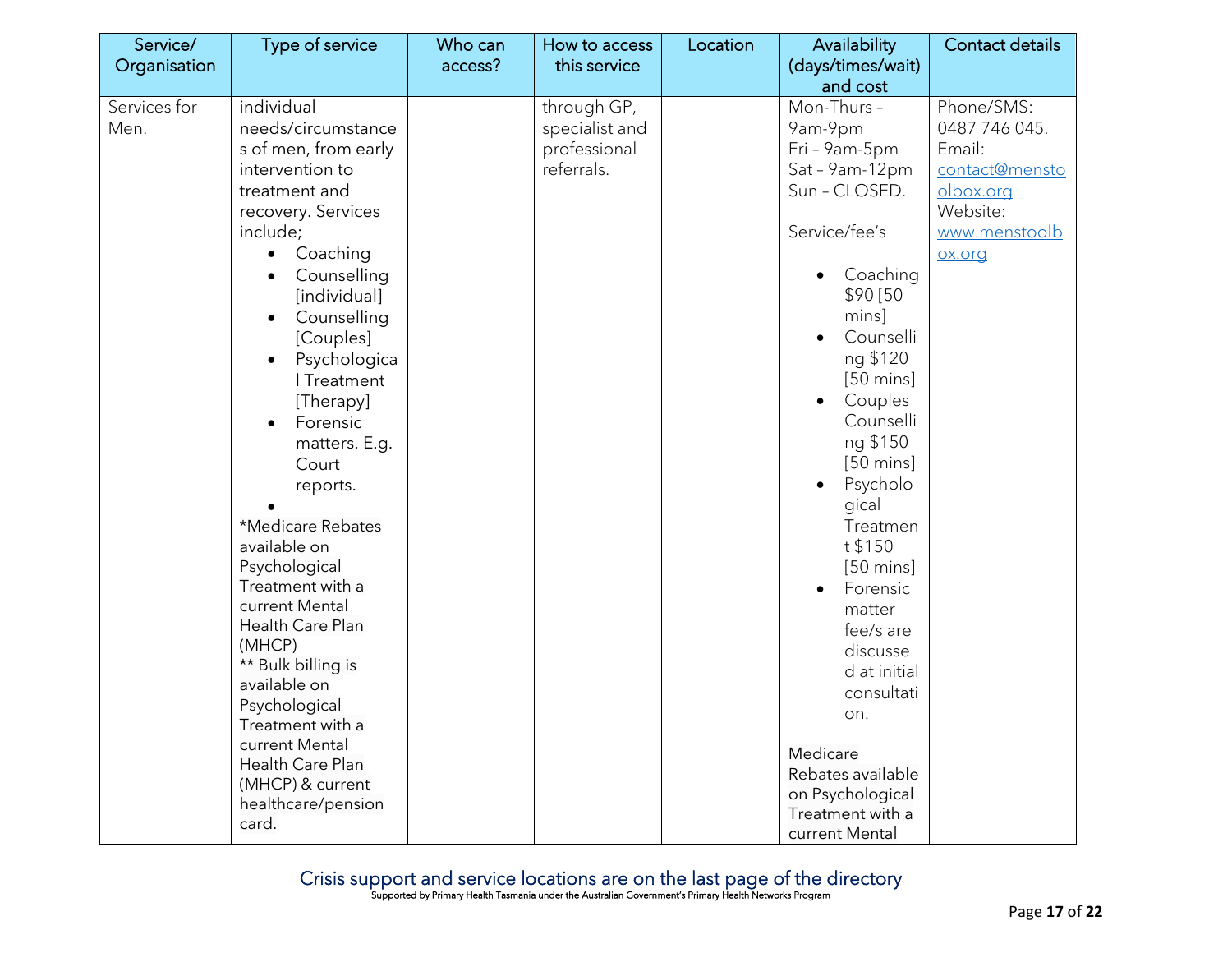| Service/        | Type of service                  | Who can         | How to access  | Location      | Availability                         | <b>Contact details</b>          |
|-----------------|----------------------------------|-----------------|----------------|---------------|--------------------------------------|---------------------------------|
| Organisation    |                                  | access?         | this service   |               | (days/times/wait)                    |                                 |
|                 |                                  |                 |                |               | and cost<br>Health Care Plan         |                                 |
|                 | All services are                 |                 |                |               | (MHCP)                               |                                 |
|                 | delivered by                     |                 |                |               | ** Bulk billing is                   |                                 |
|                 | Telehealth,                      |                 |                |               | available on                         |                                 |
|                 | phone/video                      |                 |                |               | Psychological                        |                                 |
|                 | sessions, Australia              |                 |                |               | Treatment with a                     |                                 |
|                 | wide.                            |                 |                |               | current Mental                       |                                 |
|                 |                                  |                 |                |               | Health Care Plan                     |                                 |
|                 |                                  |                 |                |               | (MHCP) & current<br>healthcare/pensi |                                 |
|                 |                                  |                 |                |               | on card.                             |                                 |
| Mental Health   | Advocacy, support,               | Any family      | Website,       | Hobart office | Run peer                             | https://mhfamili                |
| Families &      | information, and                 | member or       | Phone,         | (but          | support sessions                     | esfriendstas.org.               |
| Friends         | training (not a                  | close friend    | Email          | coverage is   | first Tues of                        | au/                             |
| <b>TASMANIA</b> | service provider)                | of a person     | (No referrals  | state-wide)   | every month 5-                       | admin@mhfamili                  |
|                 |                                  | with mental ill | necessary)     |               | 6.30pm from                          | esfriendstas.org.               |
|                 |                                  | health          |                |               | <b>NHH</b>                           | au                              |
|                 |                                  |                 |                |               | Office hours                         | https://www.fac<br>ebook.com/MH |
|                 |                                  |                 |                |               | Monday $-$                           | <b>FamiliesFriends</b>          |
|                 |                                  |                 |                |               | Thursday                             | <b>Tas</b>                      |
|                 |                                  |                 |                |               | No cost                              |                                 |
|                 |                                  |                 |                |               |                                      | 03 6228 7448                    |
| Mental Health   | Telephone service                | All ages        | Self-referral, | Telephone     | 24 hour a day/7                      | Ph.                             |
| Services        | provided by mental               | including       | GP, service    | line          | day a week                           | 1800 332 388                    |
| Helpline        | health professionals             | under 18        | providers,     |               | service for                          |                                 |
|                 | who conduct a                    |                 | carers or      |               | mental health                        |                                 |
|                 | triage based on                  |                 | other          |               | crisis                               |                                 |
|                 | information                      |                 |                |               |                                      |                                 |
|                 | provided and<br>arrange a mental |                 |                |               |                                      |                                 |
|                 | health assessment                |                 |                |               |                                      |                                 |
|                 | and intervention or              |                 |                |               |                                      |                                 |
|                 | suggest other                    |                 |                |               |                                      |                                 |
|                 | avenues to source                |                 |                |               |                                      |                                 |
|                 | help.                            |                 |                |               |                                      |                                 |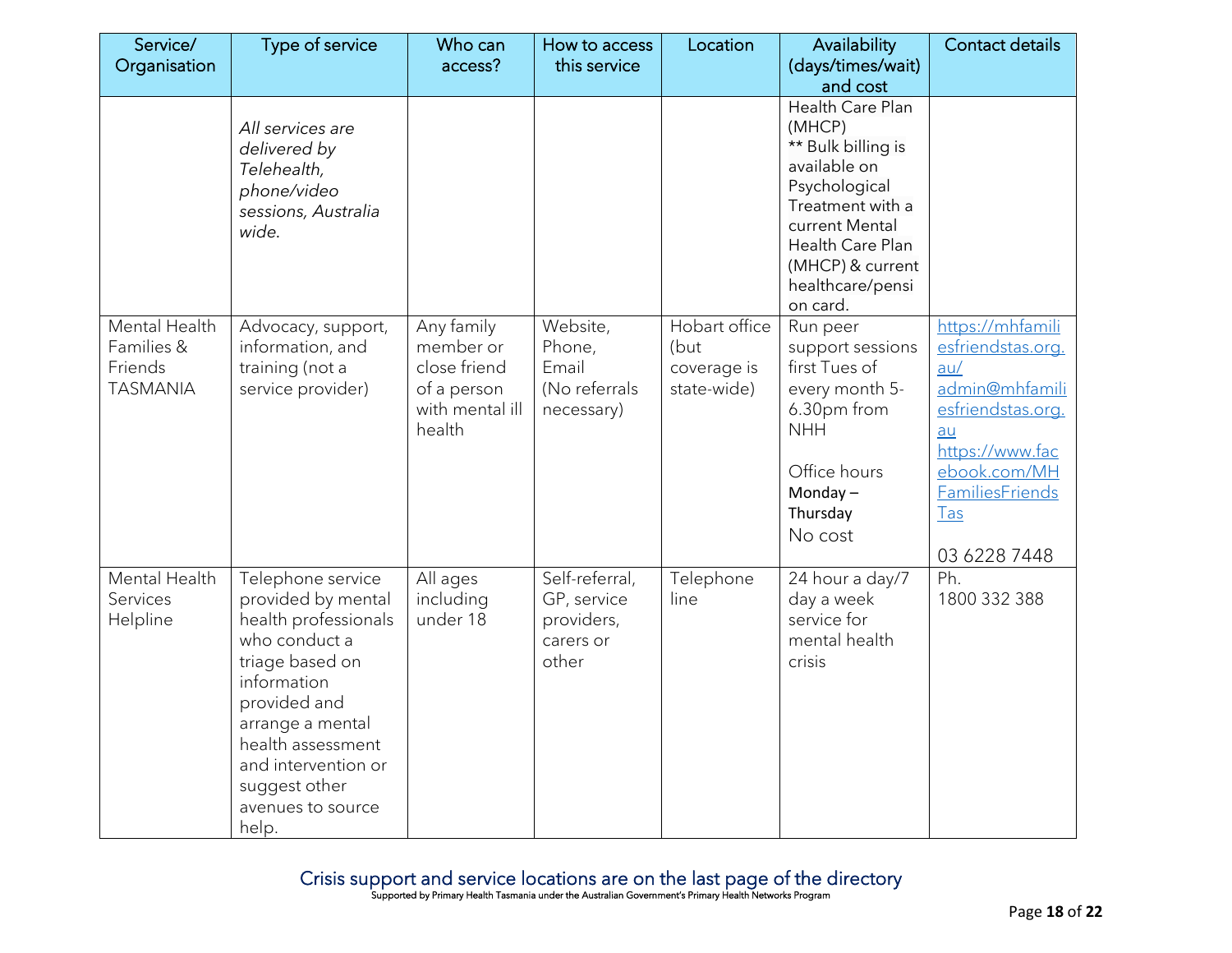| Service/<br>Organisation                                                   | Type of service                                                                                                                                                                                                                                                             | Who can<br>access?   | How to access<br>this service                                                                                                                        | Location                                                                                                      | Availability<br>(days/times/wait)                                      | <b>Contact details</b>                                                                                                                                          |
|----------------------------------------------------------------------------|-----------------------------------------------------------------------------------------------------------------------------------------------------------------------------------------------------------------------------------------------------------------------------|----------------------|------------------------------------------------------------------------------------------------------------------------------------------------------|---------------------------------------------------------------------------------------------------------------|------------------------------------------------------------------------|-----------------------------------------------------------------------------------------------------------------------------------------------------------------|
|                                                                            |                                                                                                                                                                                                                                                                             |                      |                                                                                                                                                      |                                                                                                               | and cost                                                               |                                                                                                                                                                 |
| PSYCH2U                                                                    | Providing Psychiatric<br>and Psychological<br>Services                                                                                                                                                                                                                      | 16 years $+$         | Referral faxed<br>from GP                                                                                                                            | Online<br>medical<br>practice<br>through<br>Video<br>Conferencin<br>g, Skype or<br>Virtual<br>Waiting<br>Room | Monday - Friday<br>9.15am - 5.30pm<br><b>Bulk Billing</b><br>Available | PH:<br>1300472866<br>Email:<br>admin@qp2u.co<br>m.au                                                                                                            |
| Women's<br>Health<br>Tasmania                                              | Counselling for<br>Health and<br>Wellbeing.<br>Emotional support,<br>information and<br>referral, strength<br>and solution<br>focused.<br><b>Pregnancy Options</b><br>Counselling (non-<br>directive). Short-<br>term counselling for<br>Emotional Health<br>and Wellbeing. | 18 years and<br>over | No referral<br>required                                                                                                                              | Telehealth<br>available                                                                                       | Free Service<br>$9:15$ am to 4 pm<br>Monday to<br>Thursday             | Women's Health<br>Information Line<br>Phone:-<br>1800 675 028<br>Email:<br>info@womenshe<br>althtas.org.au                                                      |
| Youth<br>Engagement<br>Team (YET)<br>Cornerstone<br>Youth Services<br>Inc. | A clinical, holistic,<br>outreach service for<br>young people aged<br>12-25, and their<br>families in Northern<br>Tasmanian who<br>require higher<br>intensity support<br>due to complex<br>mental health<br>presentations                                                  | $12 - 25$            | Referrals are<br>accepted<br>from a range<br>of service<br>providers,<br>including but<br>not limited to;<br>GPs, mental<br>health<br>professionals, | Outreach<br>Northern<br>Tasmania                                                                              | Weekdays<br>$8:30 - 4:30$<br>Free service                              | 186 Brisbane<br><b>Street</b><br>PO Box 7513<br>Launceston<br>7250<br>(03) 03 6335<br>3100 Fax 6335<br>3127<br>Level 1, 10<br>Mount Street<br><b>PO Box 565</b> |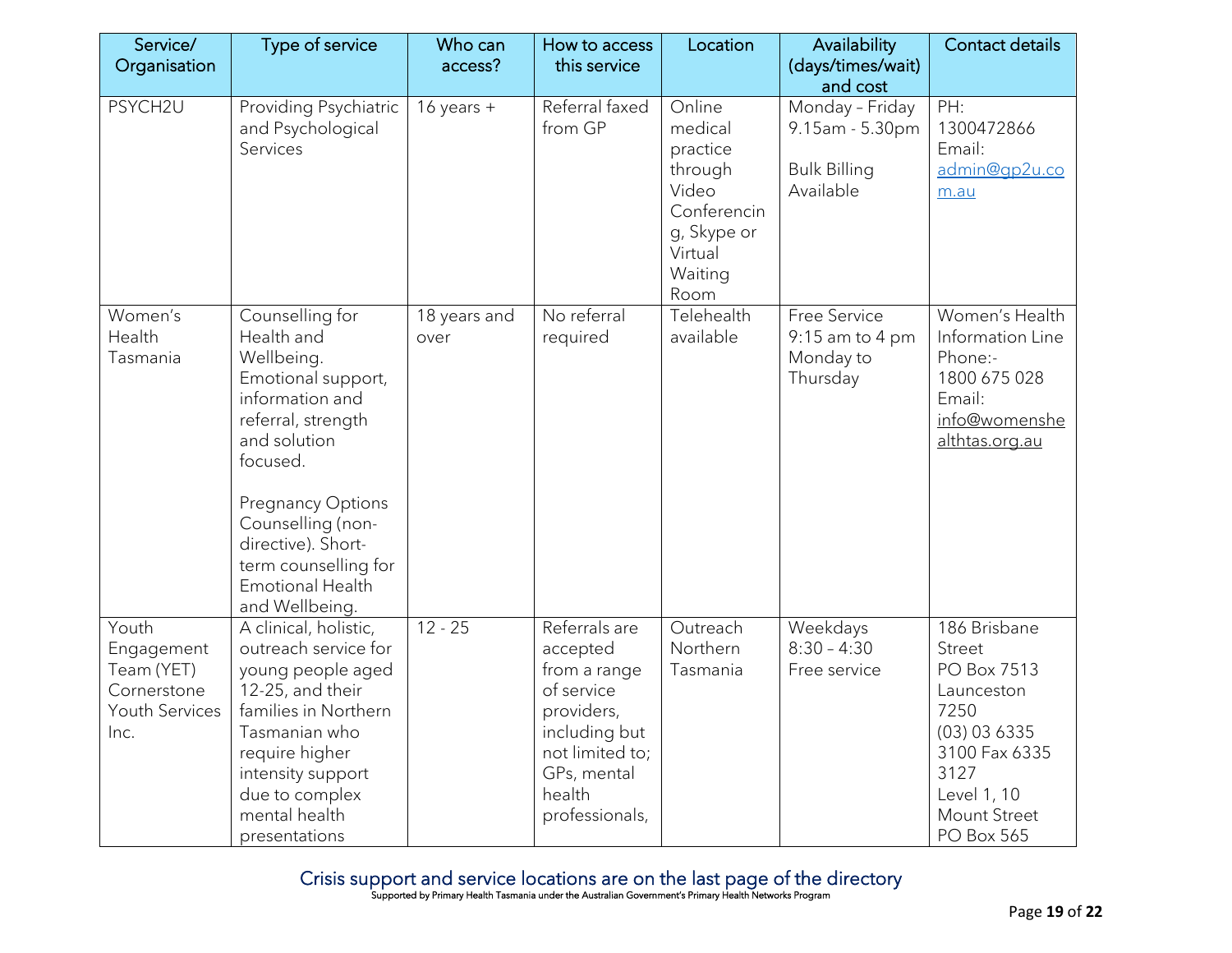| Service/<br>Organisation | Type of service | Who can<br>access? | How to access<br>this service                                                                            | Location | Availability<br>(days/times/wait)<br>and cost | Contact details                                                                                                                                                                                                                              |
|--------------------------|-----------------|--------------------|----------------------------------------------------------------------------------------------------------|----------|-----------------------------------------------|----------------------------------------------------------------------------------------------------------------------------------------------------------------------------------------------------------------------------------------------|
|                          |                 |                    | schools and<br>self-referrals.<br>Referral form<br>online<br>www.cornerst<br>oneyouthservi<br>ces.com.au |          |                                               | Burnie 7320<br><b>PO Box 565</b><br>(03) 6408<br>0251 Fax 6408<br>0252<br>Level 1, 35<br>Oldaker Street<br>PO Box 27<br>Devonport<br>7310<br>(03) 6424 2144<br>Fax 6424 6109<br>programs@csys.<br>com.au<br>www.cornerston<br>eyouthservices |

#### Austrialian Government COVID-19 Mental Health Support:

The impacts of the coronavirus (COVID-19) outbreak, physical distancing and isolation can make us feel anxious, stressed and worried. The Australian Government has funded COVID-19 Mental Health Support Services that provides Free counselling for all people in Australia 24/7 – both online and over the phone. You may also read about what you can do to look after your mental wellbeing and look out for those around you by going to Dept.of Health special information page 'Looking after your mental health during coronavirus (COVID-19) restrictions' If you need help right now, it is available 24 hours a day, 7 days a week, anywhere in Australia. See list on next page. In an Emergency always Call 000.

Beyond Blue Coronavirus Mental Wellbeing Support Service are providing information, advice and strategies to help you manage your wellbeing and mental health during the COVID-19 pandemic. Hotline [1800512348](tel:1800512348) or visit <https://www.beyondblue.org.au/the-facts/looking-after-your-mental-health-during-the-coronavirus-outbreak>

Black Dog Institute:- <https://www.blackdoginstitute.org.au/coronavirus-anxiety-resources> Translating and Interpreting Service (TIS National)

> Crisis support and service locations are on the last page of the directory Supported by Primary Health Tasmania under the Australian Government's Primary Health Networks Program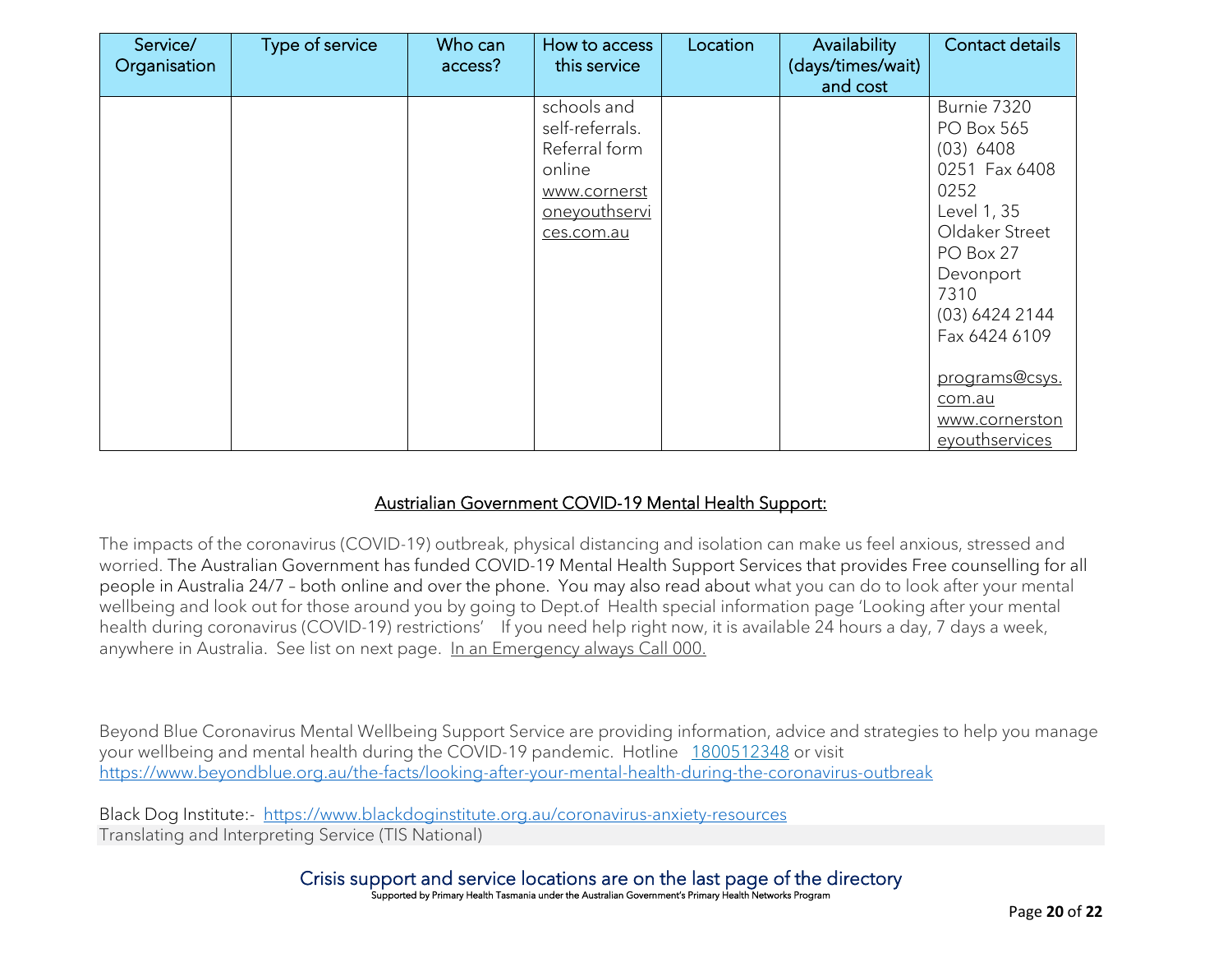TIS National is for people who do not speak English and for agencies and businesses that need to communicate with their non-English speaking clients. Phone:- [131 450](tel:131450)

Break O'Day & Bicheno Medical Centres Service addresses:- Ochre General Practice 11 Pendrigh Place, St Helens 7216. Ph 6376 1777 St Helens District Hospital, 10 Annie Street, St Helens 7216. Ph 6387 5570 St Marys Community Health Centre, 13 Gardiners Creek Road, St Marys 7215. Ph 6387 5555 Bicheno Medical Centre, 94 Foster Street, Bicheno TAS 7215. Ph 6375 1455

## 24 HOUR SUPPORT

- Lifeline is a 24-hour service Ph:131 114 [\(www.lifeline.org.au\)](http://www.lifeline.org.au/) is a confidential telephone crisis support service available 24/7 from a landline, payphone or mobile.
- Kids Helpline is a 24-hour service Ph:1800 551 800 [\(www.kidshelp.com.au\)](http://www.kidshelp.com.au/) Kids Helpline is Australia's only free, private and confidential 24/7 phone and online counselling service for young people aged 5 to 25.
- Beyondblue is a 24-hour service Ph:1300 224 636 [\(www.beyondblue.org.au\)](http://www.beyondblue.org.au/) provides information and support to help everyone in Australia achieve their best possible mental health
- MensLine Australia is a 24-hour service Ph:1300 789 978 [\(www.mensline.org.au\)](http://www.mensline.org.au/) is here to help 24/7 via phone or online - free.

## NATIONAL MENTAL HEALTH SUPPORT SERVICES

- SANE Australia operates Monday to Friday 10am 10pm AEST Sane supports people affected by complex mental health issues through support, research and advocacy. Ph: 1800 187 263 [\(www.sane.org\)](http://www.sane.org/).
- Headspace is for 12-25 years Information and services to support a young person going through a tough time. (includes online and phone support).